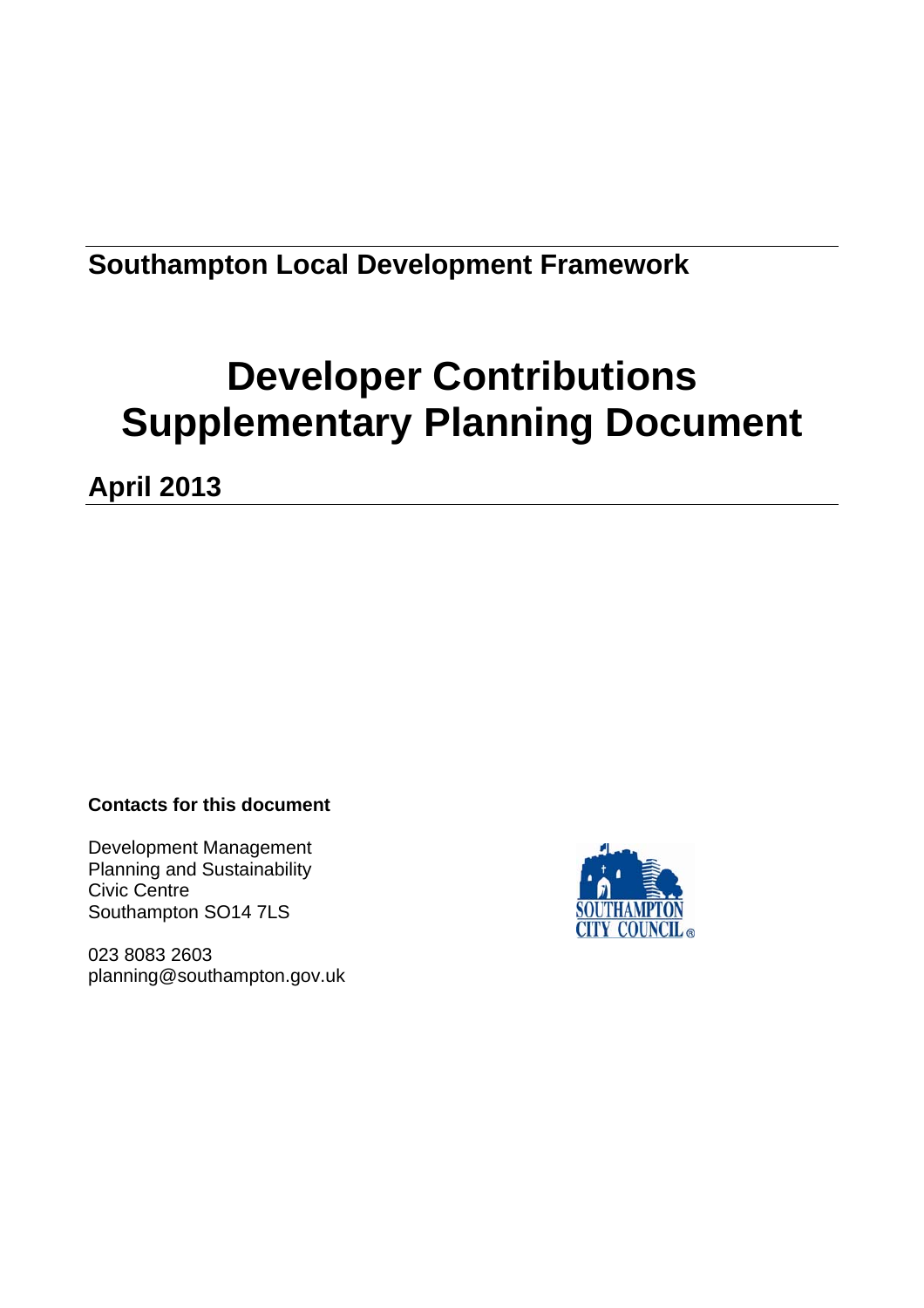## **Contents**

|              |                                             |                                                                                  | Page |  |  |  |  |
|--------------|---------------------------------------------|----------------------------------------------------------------------------------|------|--|--|--|--|
| 1            | <b>Introduction</b>                         |                                                                                  |      |  |  |  |  |
| $\mathbf{2}$ |                                             | The Purpose of the SPD                                                           | 3    |  |  |  |  |
| 3            | <b>The Planning Contributions Framework</b> |                                                                                  |      |  |  |  |  |
| 4            |                                             | The City Council's Approach to Planning Obligations                              | 10   |  |  |  |  |
| 5            |                                             | <b>Affordable Housing Requirements</b>                                           | 15   |  |  |  |  |
|              | 5.1                                         | <b>Thresholds</b>                                                                | 18   |  |  |  |  |
|              | 5.2                                         | <b>Types of Affordable Housing</b>                                               | 19   |  |  |  |  |
|              | 5.3                                         | <b>Delivery Preference</b>                                                       | 20   |  |  |  |  |
|              | 5.4                                         | Design and Layout                                                                | 21   |  |  |  |  |
|              | 5.5                                         | <b>Public Subsidy</b>                                                            | 22   |  |  |  |  |
|              | 5.6                                         | <b>Commuted Sums Payments Table</b>                                              | 22   |  |  |  |  |
|              | 5.7                                         | Perpetuity                                                                       | 22   |  |  |  |  |
|              | 5.8                                         | Who Provides Affordable Housing?                                                 | 23   |  |  |  |  |
| 6            |                                             | <b>Planning Obligation Requirements</b>                                          | 24   |  |  |  |  |
|              | 6.1                                         | <b>Site Specific Transport Requirements</b>                                      | 24   |  |  |  |  |
|              | 6.2                                         | On-site Open Space                                                               | 25   |  |  |  |  |
|              | 6.3                                         | <b>Site Specific Flood Risk</b>                                                  | 26   |  |  |  |  |
|              | 6.4                                         | <b>Public Art</b>                                                                | 27   |  |  |  |  |
|              | 6.5                                         | <b>Community Safety Facilities</b>                                               | 28   |  |  |  |  |
|              | 6.6                                         | Use of S.106 for the Delivery of Non Infrastructure<br><b>Related Mitigation</b> | 29   |  |  |  |  |
| 7            | <b>Glossary</b>                             |                                                                                  | 32   |  |  |  |  |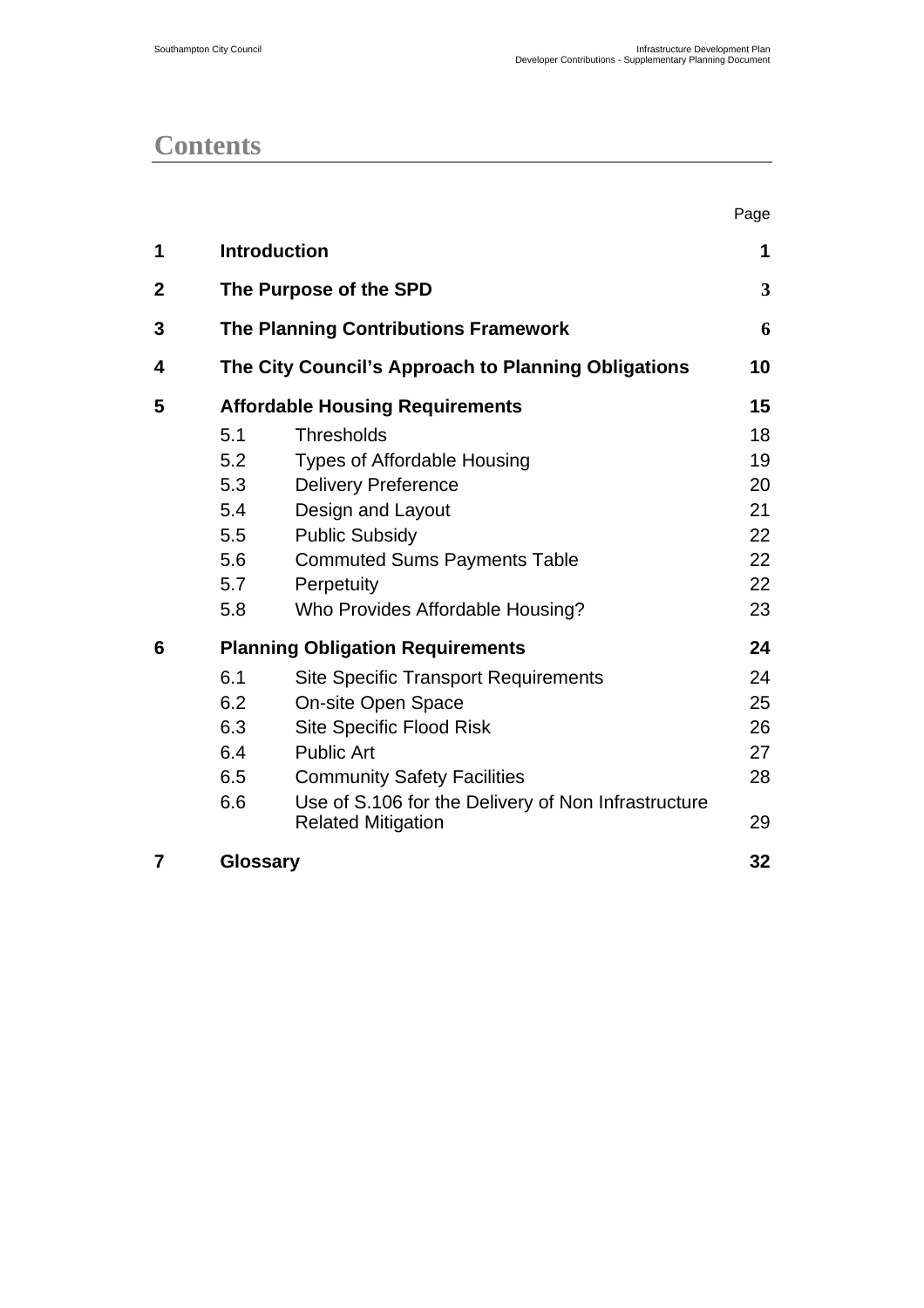## <span id="page-2-0"></span>**1 Introduction**

This Supplementary Planning Document (SPD) sets out Southampton City Council's policy for securing developer contributions from new developments that require planning permission. This SPD is supplementary to the Adopted Southampton Core Strategy, particularly Policy CS-25 and should be considered alongside the Community Infrastructure Levy Charging Schedule or any successor documents.

The City Council expects all eligible types and sizes of new development in Southampton to contribute to site related and broader infrastructure through a combination of the following mechanisms including:

- Planning conditions (development and project specific)
- Planning obligations e.g. Section 106 Agreements (development and project specific)
- Community Infrastructure Levy (City wide)

The necessity for site related developer contributions, secured through planning conditions and section 106 Agreements, is assessed against the needs of each site and project.

The Community Infrastructure Levy (CIL) is charged on most new development, based on an approved CIL Charging Schedule.

## **Planning Conditions and Obligations**

The City Council negotiates financial or other contributions for site related infrastructure improvements that may be required to mitigate any adverse impacts of new development and thereby enable planning permission to be granted.

New development is managed by applying conditions to planning permissions or through a negotiated planning obligation, also known as a Section 106 Agreement, which is prepared and concluded as part of the planning application process.

Planning conditions and obligations are a tried and tested mechanism to require individual developments to provide or pay for the provision of development specific infrastructure requirements. They are flexible and have historically delivered a wide range of site and community infrastructure benefits, including the transfer of land for community use.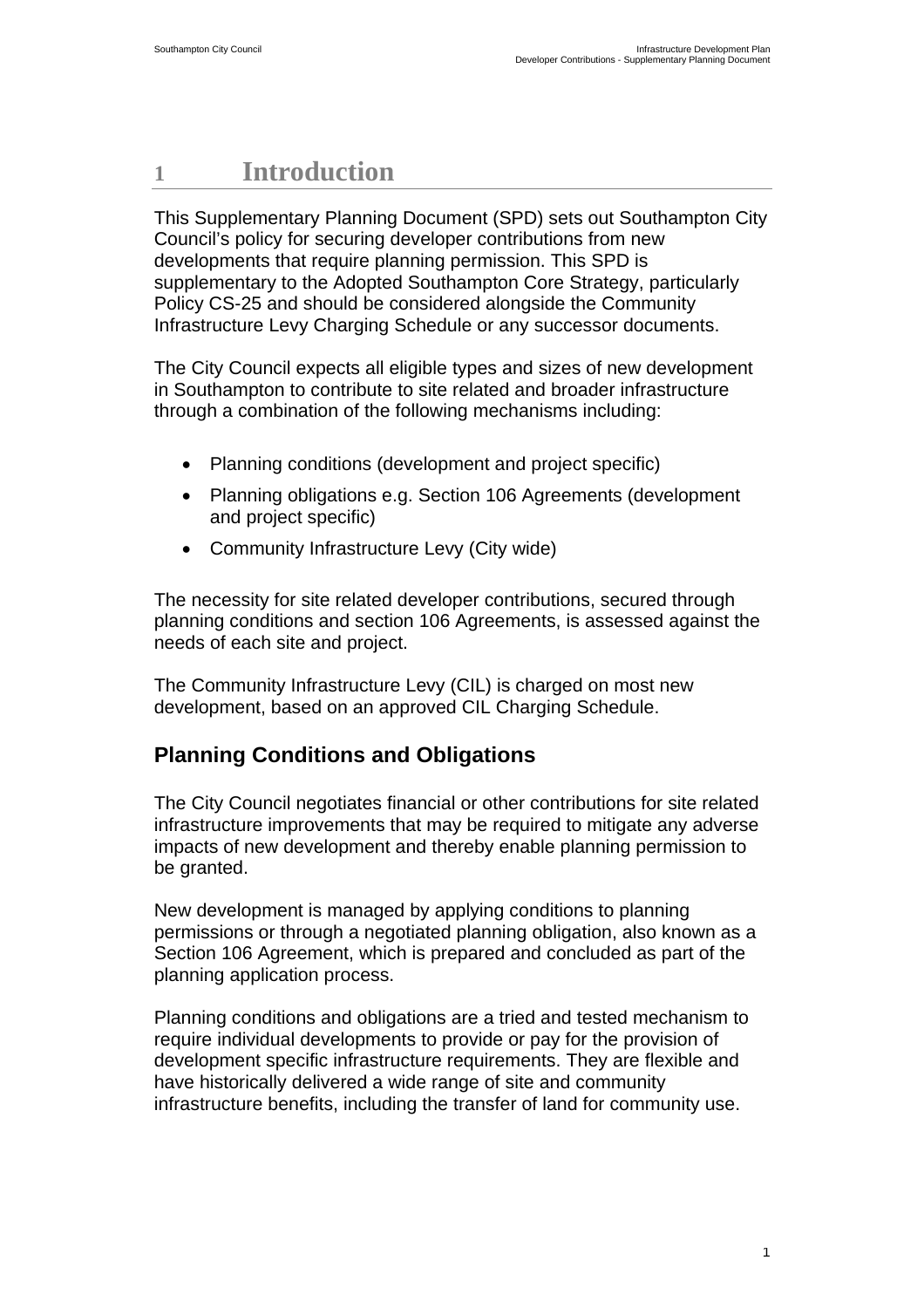## **The Community Infrastructure Levy**

The City Council is entitled, under the Community Infrastructure Levy Regulations (2010), to charge a Community Infrastructure Levy (CIL) on new developments within the City. The CIL applies to most new developments and charges are based on the size and type of the new development. The basis for the CIL charge for each development type is detailed in the City Council's Community Infrastructure Levy Charging Schedule or successor documents.

The CIL will generate funding to deliver a range of City-wide and local infrastructure projects that support residential and economic growth, provide certainty for future development, and benefit local communities.

It allows the City Council to work with infrastructure providers and communities to set priorities for what the funds should be spent on, and provides a predictable funding stream so that the delivery of infrastructure projects can be planned more effectively.

The CIL is designed to give developers and investors greater confidence to invest because there will be more certainty 'up front' about how much money they will be expected to contribute towards community infrastructure. Equally, the community will be better able to understand how new development is contributing towards prioritised infrastructure projects across the City.

Local communities which accept new development in their areas can be allocated a proportion of the collected CIL funds to help support their own local infrastructure projects.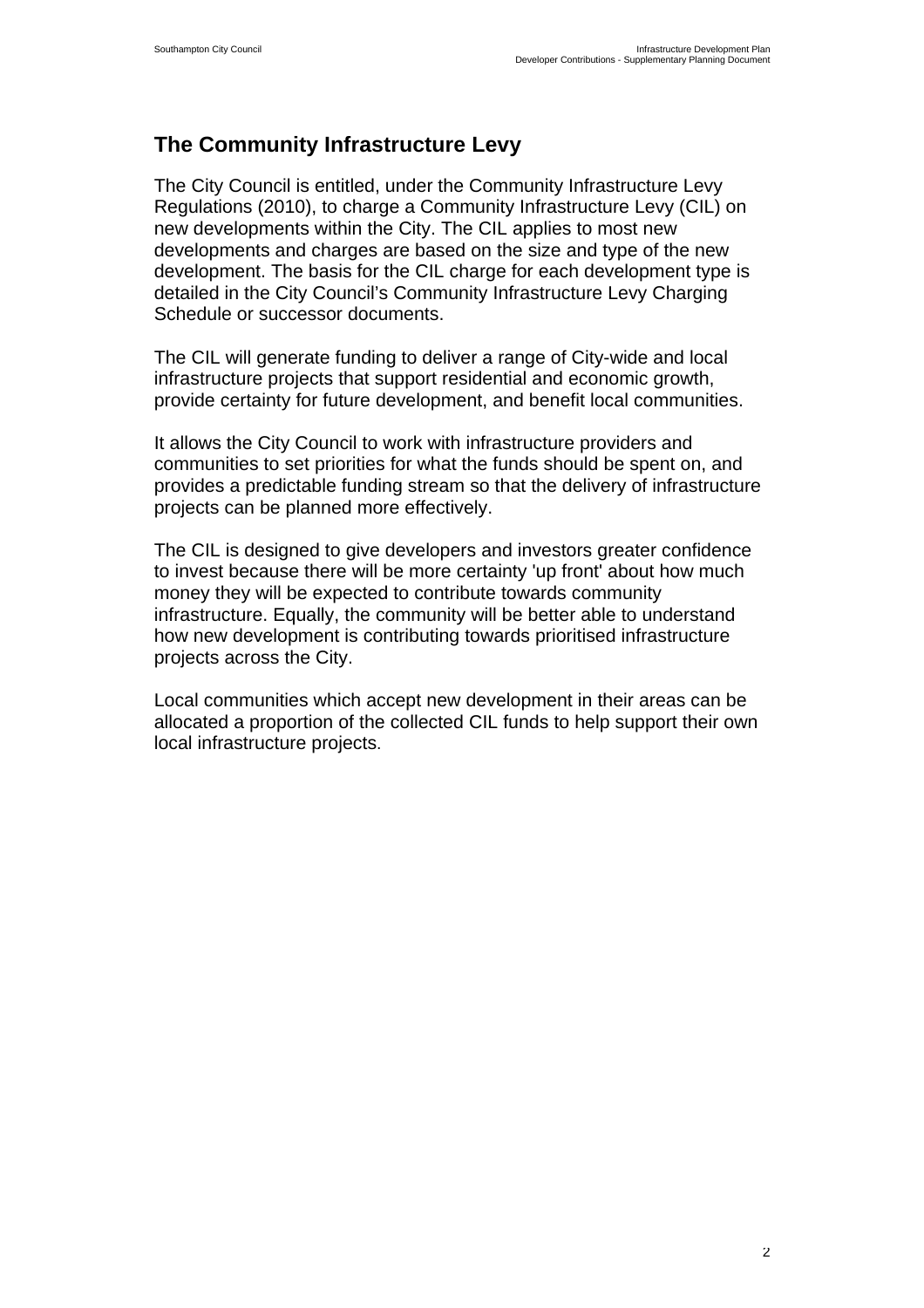## <span id="page-4-0"></span>**2 The Purpose of the SPD**

Southampton is a focus for housing and economic growth in Hampshire. The purpose of the Developer Contributions SPD is to:

- Explain the City Council's policies and procedures for securing developer contributions through planning obligations.
- Explain the relationship between the required developer contributions and the Community Infrastructure Levy in a fair and transparent way.
- Provide evidence and guidance to developers and landowners about the types of contributions that will be sought and the basis for charges.

This will ensure that new development is supported by locally and democratically prioritised community infrastructure.

## **Planning Legislation**

The Community Infrastructure Levy Regulations 2010 which provide the detail on the implementation of CIL were published in April, 2010..The Department for Communities and Local Government (DCLG) outlined new statutory restrictions on planning obligations in line with the CIL regulations that:

- The tests for planning obligations outlined in the Community Infrastructure Regulations are a statutory basis for developments which are capable of being charged CIL.
- Ensure the local use of CIL and planning obligations do not overlap.
- Limit pooled contributions towards infrastructure which may be funded by CIL.

## **Planning Policy Context**

Planning reforms have been enacted through the National Planning Policy Framework (2012) and the Localism Act (2012).

The Localism Act also sets out "a duty to co-operate" in relation to the planning of sustainable development which has been taken forward under the National Planning Policy Framework.

The National Planning Policy Framework (NPPF) states that the purpose of the planning system is to contribute to the achievement of sustainable development including the economic role attached to the delivery of infrastructure. Planning policies should recognise and seek to address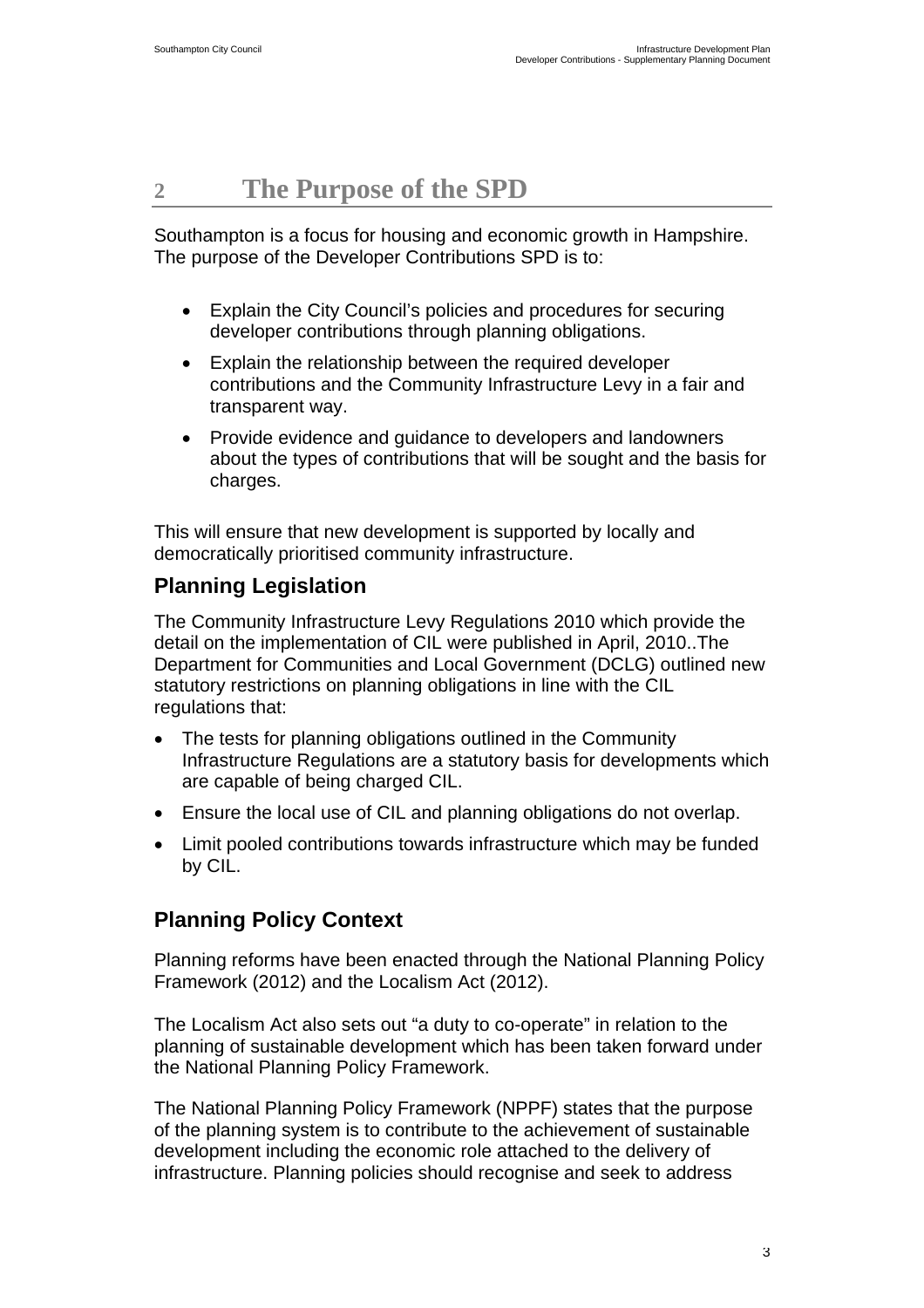potential barriers to investment, including any lack of infrastructure especially in priority areas. Local authorities are required to work with neighbouring authorities and transport providers to develop strategies for the provision of viable infrastructure necessary to support sustainable development, including large scale facilities such as rail freight interchanges, roadside facilities for motorists or transport investment necessary to support strategies for the growth of ports, airports or other major generators of travel demand in their areas. The NPPF also covers a range of potential policy conflicts concerning applications related to telecommunications and the relationship between competing priorities such as the protection of an existing townscape or heritage asset. The NPPF also elaborates on the duty to co-operate placed on local authorities citing the joint infrastructure and investment plans as an example of how this might be applied in practice.

On the matter of planning obligations, the NPPF also underlines the need to ensure that the scale of obligations and policy burdens does not undermine the viability of development. Planning obligations should only be used where it is not possible to address unacceptable impacts through a planning condition and should only be sought where they meet all of the three tests as set out below:

- necessary to make the development acceptable in planning terms;
- directly related to the development; and
- fairly and reasonably related in scale and kind to the development.

Where obligations are being sought or revised, local planning authorities should take account of changes in market conditions over time and, wherever appropriate, be sufficiently flexible to prevent planned development being stalled. Planning conditions should only be imposed where they are necessary, relevant to planning and to the development to be permitted, enforceable, precise and reasonable in all other respects.

The planning policy context for planning related developer contributions in Southampton City Council is established through the Local Development Framework (LDF) and other related documents and evidence.

The adopted Southampton Core Strategy (2010) is part of the development plan for Southampton for the period from 2009 to 2026. It sets out the City Council's vision for the sustainable development of the City, including a policy framework for addressing the infrastructure requirements necessary to meet the planned growth of the city to 2026.

Core Strategy Policy CS-25 sets out the contributions that may be required for infrastructure and will be applied to all housing and commercial developments across the administrative area of Southampton.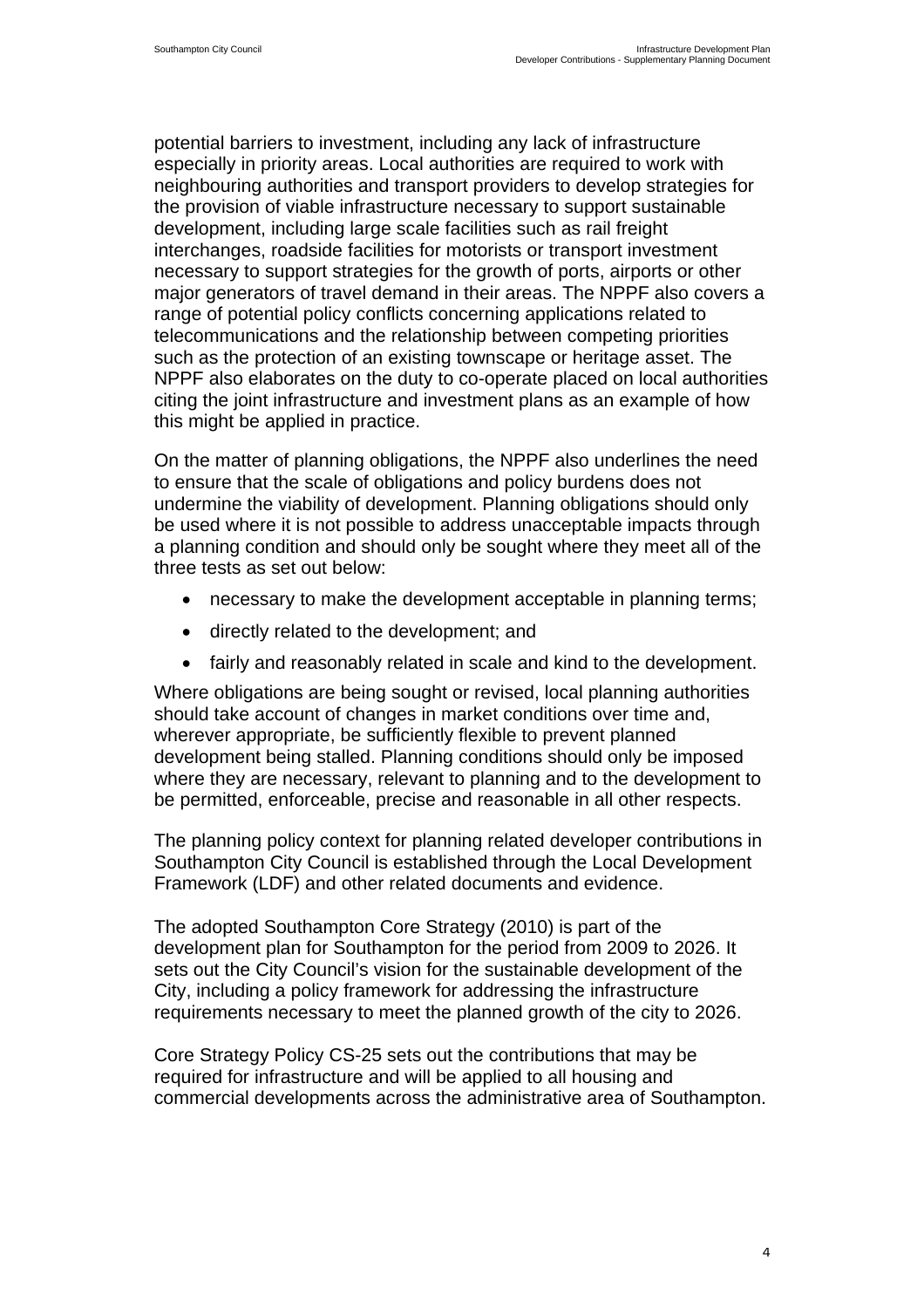## **Evidence Base**

Southampton is a focus for economic and residential growth and the adopted Core Strategy identifies the key directions of growth.

The main local evidence base that justifies developer contributions and CIL in particular, is the Southampton Infrastructure Development Plan (2010). The IDP is a study that supports the adopted Core Strategy 2009. It details the physical, social and green infrastructure needs arising from the planned growth of Southampton to 2026 and the potential funding sources, including developer contributions that could viably be obtained to help meet this need. The IDP is supported by a detailed viability assessment and demographic projects.

The Infrastructure Delivery Plan will be reviewed regularly in consultation with stakeholders and partners. The phasing of development (housing trajectory) will be updated on a similar basis. Additional information on funding resources from other organisations has been added to the model and the CIL levy refined to keep it in line with current economic conditions.

In determining infrastructure needs at this stage, the Council and partners have had to translate dwelling growth figures into population generation based on demographic projections taking into accounted reasoned assumptions concerning household size.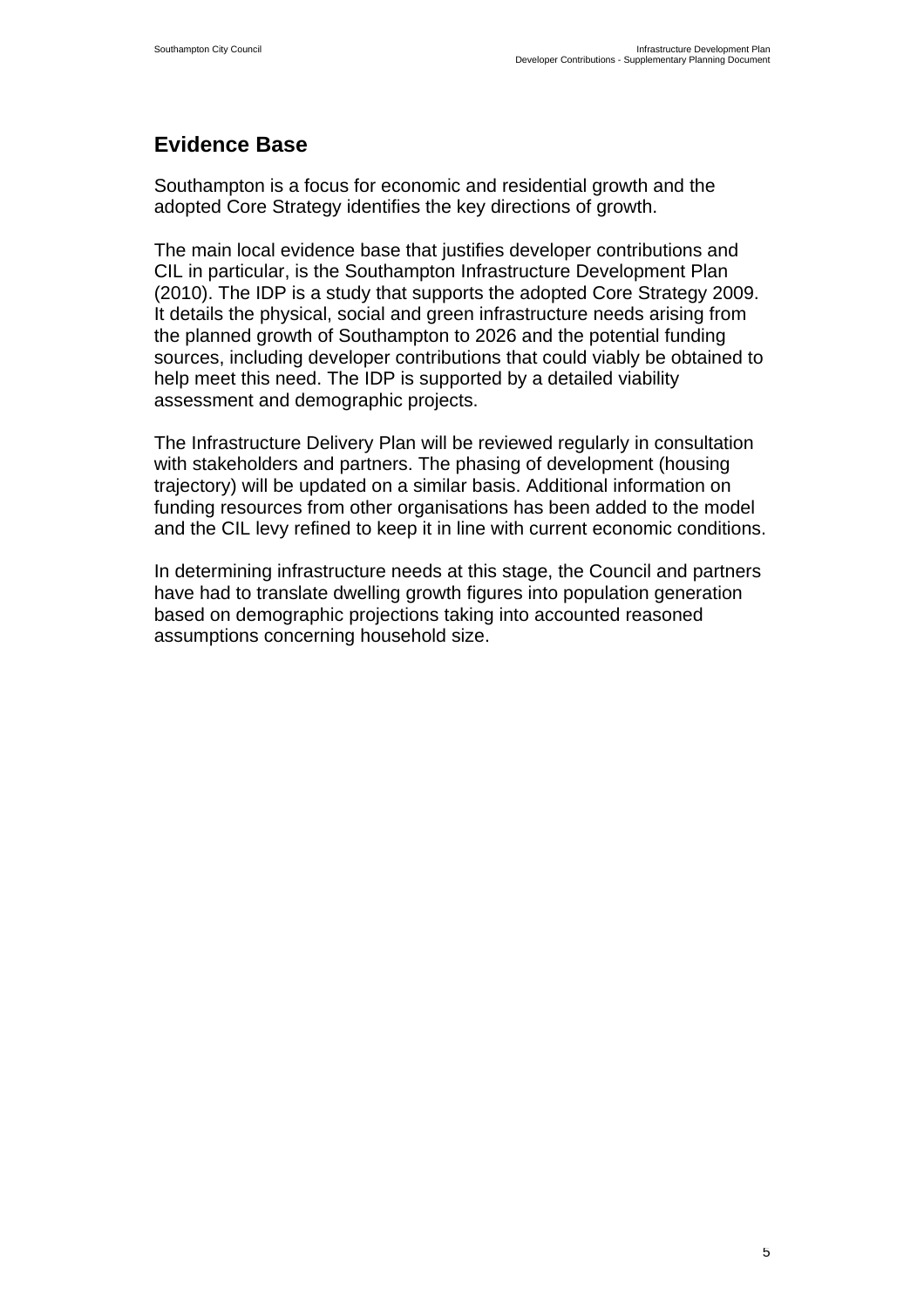## <span id="page-7-0"></span>**3 The Planning Contributions Framework**

Planning conditions and obligations have, to date, been the standard planning process mechanisms for ensuring that development proposals are acceptable and can be granted planning permission. Following the legislative and policy changes outlined earlier in this SPD, the mechanisms used to ensure appropriate funding to meet the needs of a planning application have changed to include the Community InfrastructureLevy as well as the aforementioned planning conditions and obligations (S106 Agreements).

## **The Community Infrastructure Levy (CIL)**

The CIL will generate funding to deliver a range of city-wide and local infrastructure projects that support residential and economic growth, provide certainty for future development and benefit local communities. Infrastructure needs identified as part of the CIL Regulation 123 list will not be duplicated in any S106 Agreement, in line with the CIL Regulations.

## **Planning Conditions**

Planning conditions are requirements made by the Local Planning Authority for actions that are needed in order to make a development acceptable in planning terms. They cannot be used to secure financial contributions but can be used to ensure that certain elements related to the development proposal, and which may benefit the wider community, are carried out. In Southampton such conditions are likely to cover, amongst other things, the requirement to:

- undertake archaeological investigations;
- implement necessary local site-related improvements; and
- undertake appropriate flood risk solutions.

## **Planning Obligations**

Planning obligations, also known as Section 106 Agreements, are legal agreements between Local Planning Authorities and developers/landowners, usually negotiated in the context of planning applications. Their purpose is to make unacceptable development acceptable in planning terms. The National Planning Policy Framework permits planning obligations to be used in the following ways:

• Prescribe the nature of a development e.g. by requiring a proportion of affordable housing within a development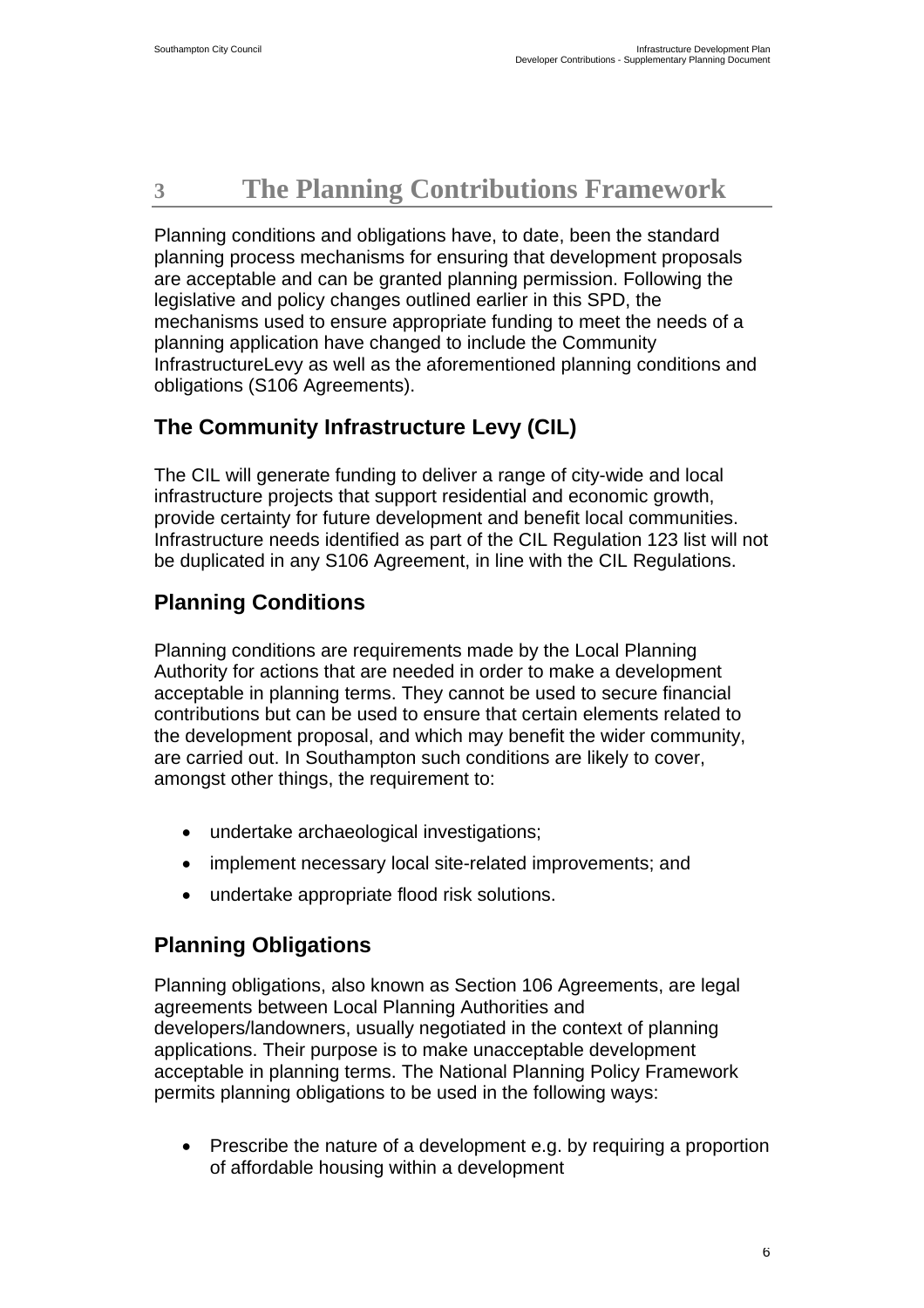- <span id="page-8-0"></span>• Secure a contribution from a developer to compensate for loss or damage created by a development e.g. loss of open space.
- Mitigate the impact of a development impact, e.g. through increased public transport provision.

The introduction of the Community Infrastructure Levy has restricted the use of planning obligations so that they must meet the three new statutory tests outlined above, they cannot be used to double charge developers for infrastructure, and, save for a maximum of five separate planning obligations, they cannot be used in the form of a pooled tariff system<sup>[1](#page-8-0)</sup>. Affordable housing and other site and development specific measures that cannot be funded from the CIL are able to be funded through planning obligations.

The CIL will also apply to these developments to enable contributions to City wide and local community infrastructure.

Planning obligations can be secured through:

- In-kind and financial contributions. These could include, for example, the provision of land, facilities, or funds that enable the delivery of development related infrastructure and community needs.
- One-off payments, phased payments, and commuted payments. These could include, for example, funds provided to be invested to enable land and facilities to be maintained to agreed specifications over a period of time.
- Pooled contributions, for example, towards the cost of a large strategic project that could include improvements to existing strategic roads, to be delivered at a later date, subject to the limiting of pooling contributions towards infrastructure introduced through the CIL Regulations 2010.

Planning obligations may be:

 $\overline{a}$ 

- Unconditional or subject to conditions.
- Positive, requiring the developer to do something specific.
- Negative, restricting the developer from doing something.
- Related to specific financial payments based on a formula and often referred to as a commuted sum.

Planning obligations are tied to the land and are linked to specific planning permissions. They are registered as a land charge and will form part of the planning register, which is available for public inspection. They are

<sup>&</sup>lt;sup>1</sup> After 2014 (currently subject to a proposed review to extend until 2015 under DCLG

<sup>&#</sup>x27;Consultation on Community Infrastructure Levy Further Reforms' April 2013)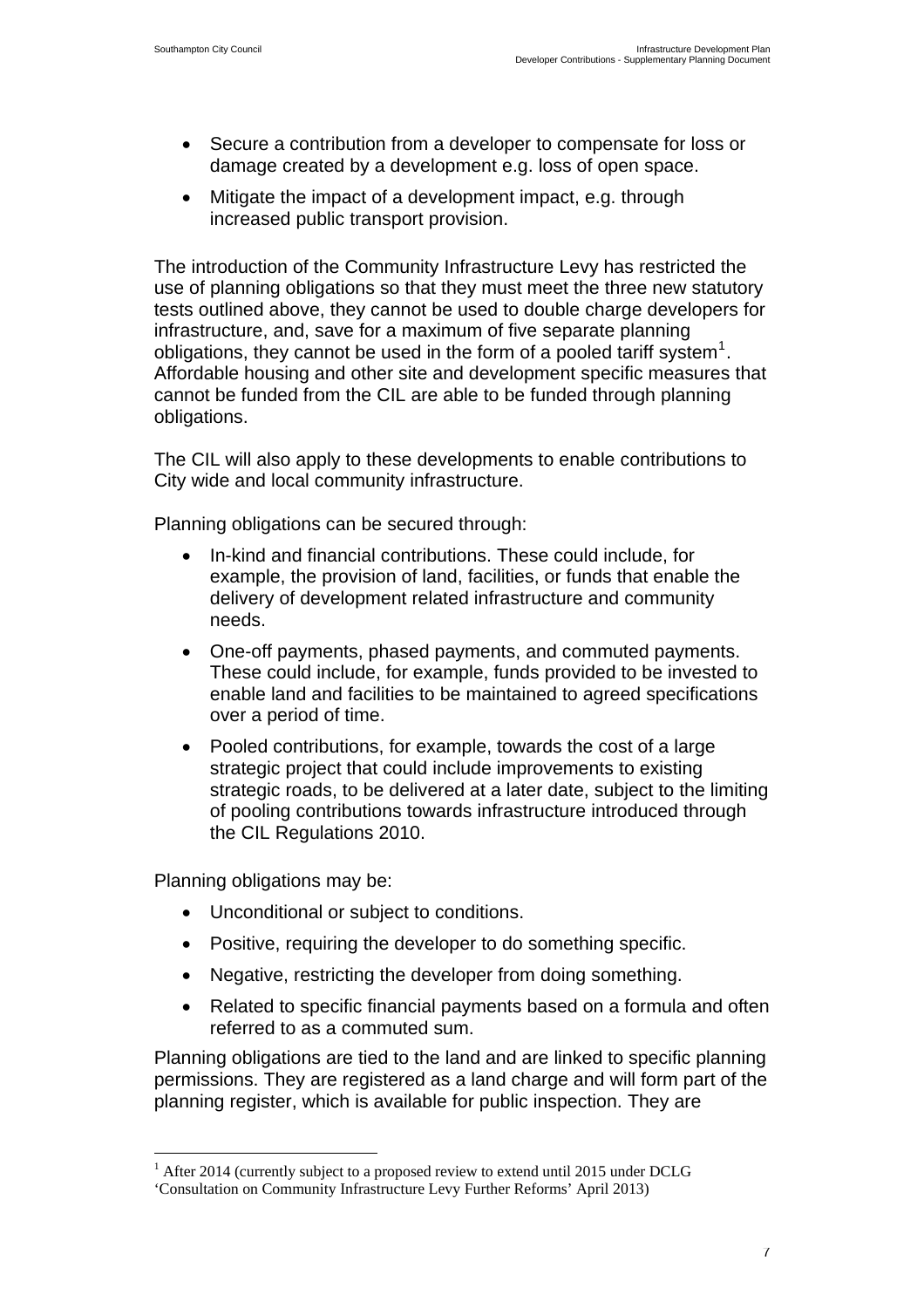enforceable against the original developer and anyone who subsequently acquires an interest in the land.

Timing of implementation is an important factor, especially in the following circumstances:

- If a planning obligation specifies a timescale within which the developer is required to undertake certain actions.
- If the planning permission refers to the phasing of development, the planning obligation may be linked to this phasing arrangement.
- If the planning obligation provides for a commuted sum to be paid to the Local Planning Authority the money must be spent within a specified period.
- If money raised through a planning obligation is not spent within the agreed period, the developer could be reimbursed with the outstanding amount, together with any interest accrued.

## **The Interaction between Planning Obligations and CIL**

Following the adoption of the Charging Schedule, CIL will become the main source of funding available through development management decisions for the majority of sites.

The provision of affordable housing currently lies outside of the remit of CIL and will continue to be secured, in the main, through Section 106 Agreements as well as some exception sites. Section 106 Agreements and planning conditions will also continue to be used for local infrastructure requirements on development sites, such as site specific highway improvements, local provision of public open space, connection to utility services (as required by legislation), habitat protection, access footpaths and roads, and archaeology. The principle is that all eligible developments must pay towards CIL as well as any site specific requirement to be secured through Section 106 Agreements. Further details on the levy charge can be found in the Community Infrastructure Levy Charging Schedule, or successor documents, and should be read in conjunction with this document.

Large scale major developments usually also necessitate the provision of their own development specific infrastructure, which are dealt with more suitably through a Section106 agreement, in addition to the CIL charge. It is important that the CIL Charging Schedule differentiates between these infrastructure projects to ensure no double counting takes place between calculating the city wide CIL rate for funding of infrastructure projects and determining Section 106 Agreements for funding other development site specific infrastructure projects.

It is advisable for each large scale major development to come forward in its entirety at outline application stage in order for the scheme as a whole to be considered. Outline applications will need to agree phases of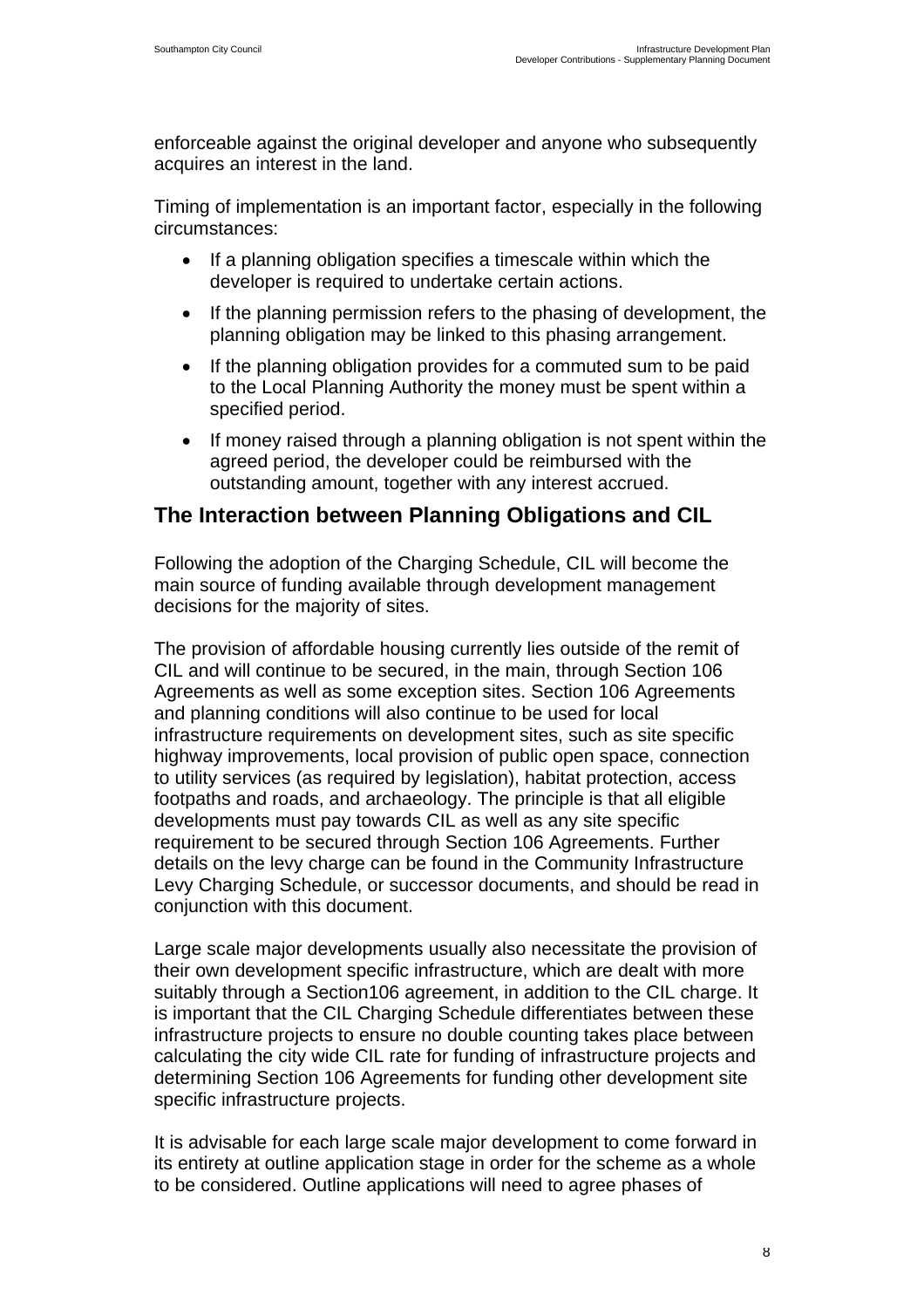development in order for each phase to be considered as a separate development and enable CIL to be levied per agreed phase.

## **Status of the Developer Contributions SPD**

The SPD forms part of the Southampton Local Development Framework and is a material consideration when assessing planning applications within the City. It links with the adopted Southampton LDF Core Strategy and its associated Development Plan Documents and Supplementary Planning Documents.

Other elements of the Southampton City Council Local Development Framework, including the evidence base that underpins it, can be found at http://www.southampton.gov.uk/senvironment/policy/developmentframework/.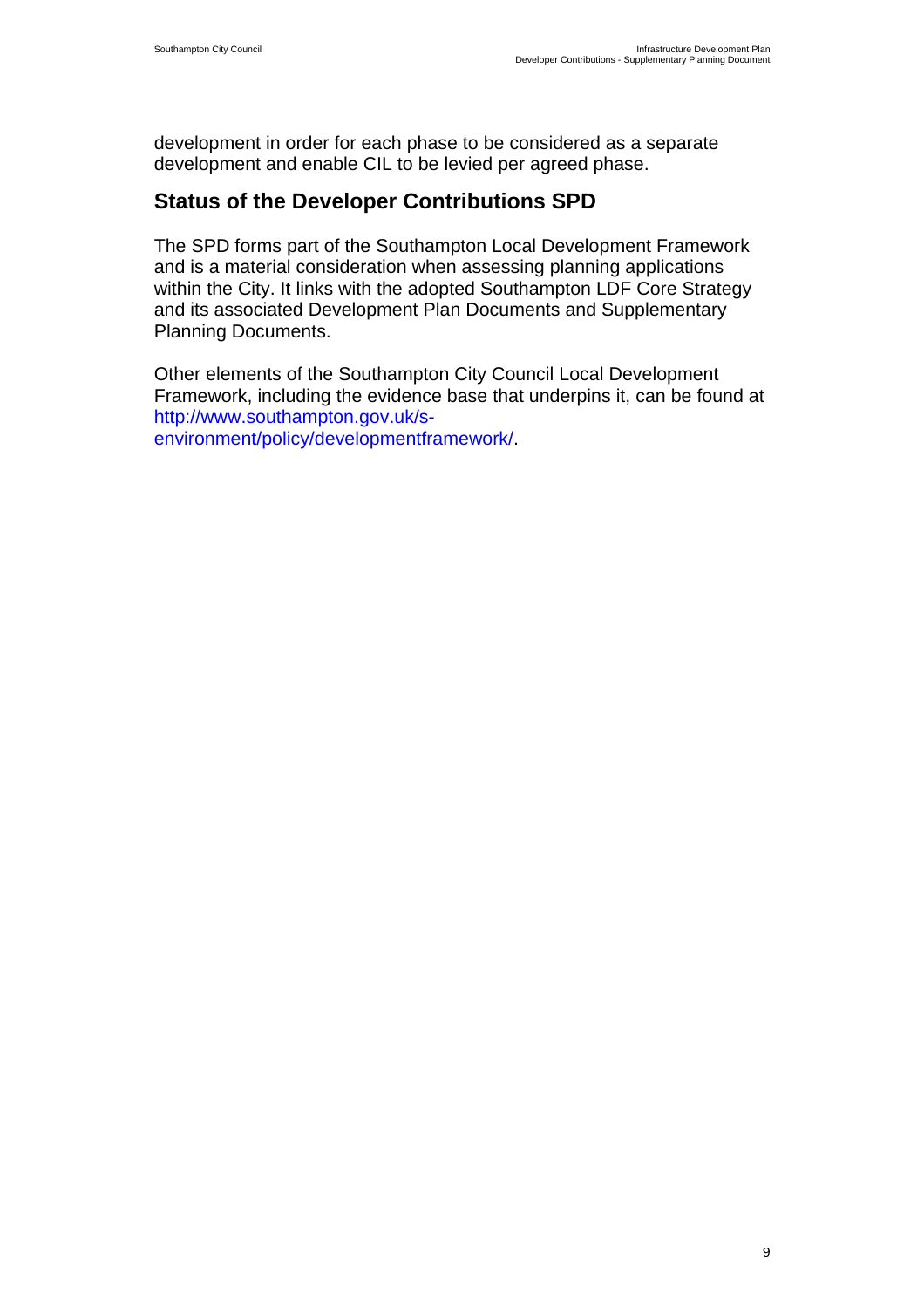## <span id="page-11-0"></span>**4 The City Council's Approach to Planning Obligations**

As Local Planning Authority, Southampton City Council has a fundamental legal role and responsibility in implementing the Developer Contributions process. In particular, the process needs to ensure that a balance is maintained between development-related and competing community infrastructure needs of the City.

It is the City Council's role to lead Planning Obligation (S106) negotiations, to notify developers of their CIL liabilities, and to ensure that funds provided by developers are spent as planned in conjunction with the agreed requirements of other authorities and implementation agencies.

## **Consultation, Negotiation and Notification**

The City Council's Planning Service leads the Developer Contributions process, with input from a range of other City Council service areas and other public bodies. Whilst the guidance provided in this Developer Contributions SPD aims to be as clear as possible, developers will benefit from seeking early negotiations with Planning Services officers to agree planning obligations and understand their CIL liabilities prior to submitting planning applications.

Negotiations will include consultation with other City Council service areas where appropriate (e.g. where open space or affordable housing is to be provided) and others. The benefits of this approach include:

- It ensures that developers are aware of the scale of likely contributions required for a proposed development at the earliest opportunity.
- It assists in determining project viability.
- It provides greater clarity and certainty to the process.
- It minimises the timescales involved in determining affected planning applications.

## **Developer Contributions Process**

Prior to submitting a Draft Heads of Terms with a planning application, developers will need to consider a range of factors that influence contributions.

## **i) Procedural Steps**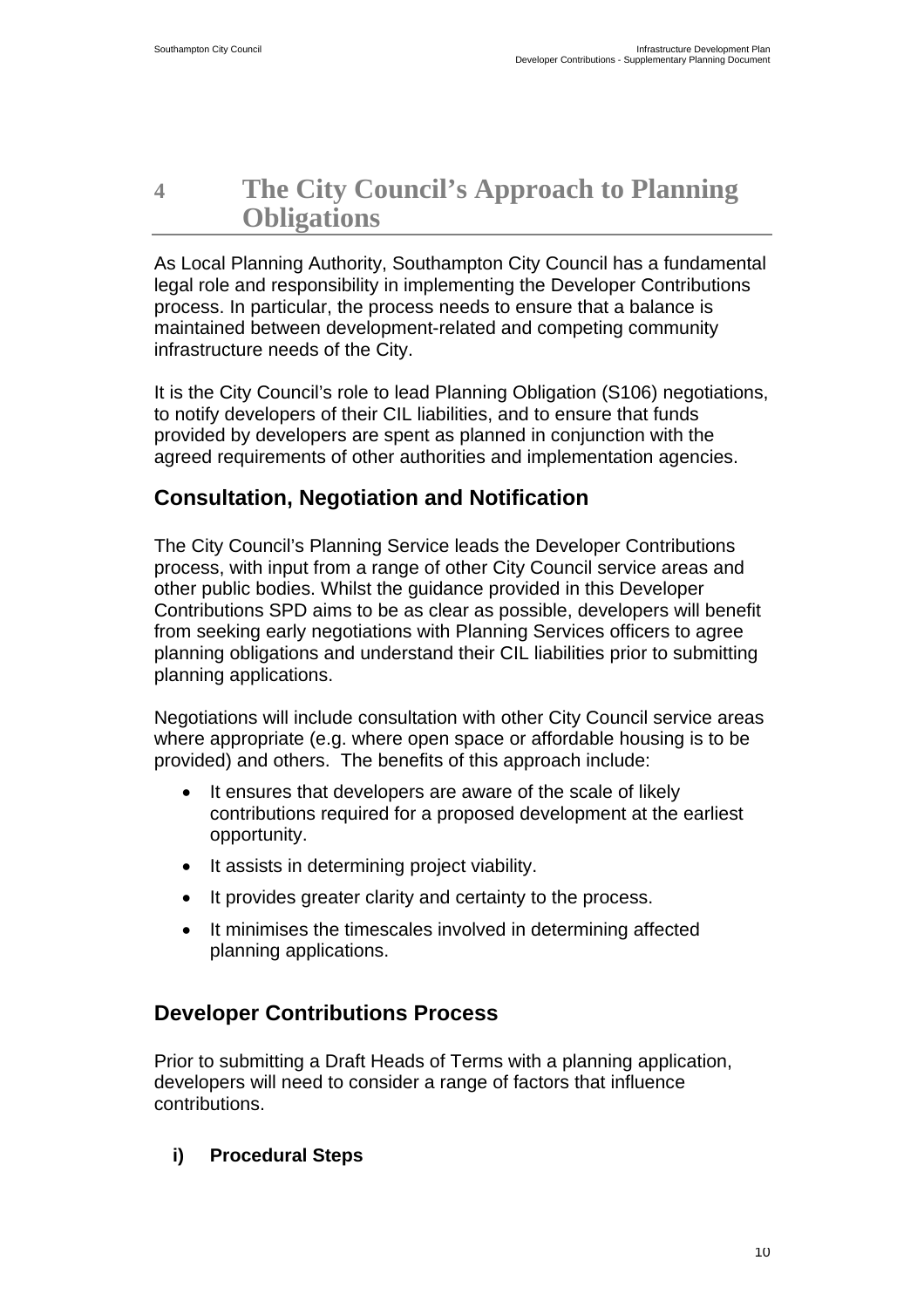| <b>Steps</b>   | <b>Planning Obligations</b>                                   | <b>Community Infrastructure Levy</b>                |
|----------------|---------------------------------------------------------------|-----------------------------------------------------|
| 1              | As part of the Pre-Application                                | The developer provides the                          |
|                | process, if entered into, the                                 | appropriate floorspace details                      |
|                | City Council will identify for                                | with the application, where                         |
|                | the developer the likely                                      | available. An Assumption of                         |
|                | Planning Obligations Heads of                                 | Liability Notice should be                          |
|                | Terms within the Pre-                                         | completed and included with the                     |
|                | <b>Application Report.</b>                                    | paperwork.                                          |
| $\overline{2}$ | After the planning application                                | Once full details of the planning                   |
|                | is validated and the draft                                    | proposal are known, the City                        |
|                | Heads of Terms are identified                                 | Council will determine the levy                     |
|                | the City Council's Legal                                      | based on the adopted charges.                       |
|                | Services team are instructed                                  |                                                     |
|                | to prepare a draft Section 106                                |                                                     |
|                | Agreement if the Local                                        |                                                     |
|                | <b>Planning Authority is minded</b>                           |                                                     |
|                | to approve the application. At                                |                                                     |
|                | this stage the City Council's<br>Legal Team will require an   |                                                     |
|                | undertaking for legal fees and                                |                                                     |
|                | proof of ownership title before                               |                                                     |
|                | the initial draft of the Section                              |                                                     |
|                | 106 Agreement can be                                          |                                                     |
|                | produced.                                                     |                                                     |
| 3              | On production of the initial                                  | If planning permission is granted,                  |
|                | draft Section 106 Agreement                                   | a Liability Notice will be issued                   |
|                | this will be circulated to the                                | and the levy rate will be                           |
|                | developer, normally via their                                 | registered by the City Council's                    |
|                | acting solicitor for comment                                  | Land Charges section.                               |
|                | and review. Once the                                          |                                                     |
|                | developer and the City                                        |                                                     |
|                | Council have agreed the draft                                 |                                                     |
|                | Section 106 Agreement, the                                    |                                                     |
|                | S106 Agreement has been                                       |                                                     |
|                | signed and sealed and                                         |                                                     |
|                | planning permission has been                                  |                                                     |
|                | granted, details will be                                      |                                                     |
|                | registered by the City                                        |                                                     |
|                | <b>Council's Land Charges</b>                                 |                                                     |
|                | section.                                                      |                                                     |
| 4              | The agreed Planning                                           | Once verification of                                |
|                | Obligations and their relevant                                | commencement date has been                          |
|                | triggers are monitored through                                | received, a Demand Notice/s will                    |
|                | to satisfactory discharge by<br>the Council and the Council's | be issued to the person/s liable to<br>pay the CIL. |
|                | Planning Agreements Officer.                                  |                                                     |
|                | NB: the above table is for indicative purposes only.          |                                                     |
|                |                                                               |                                                     |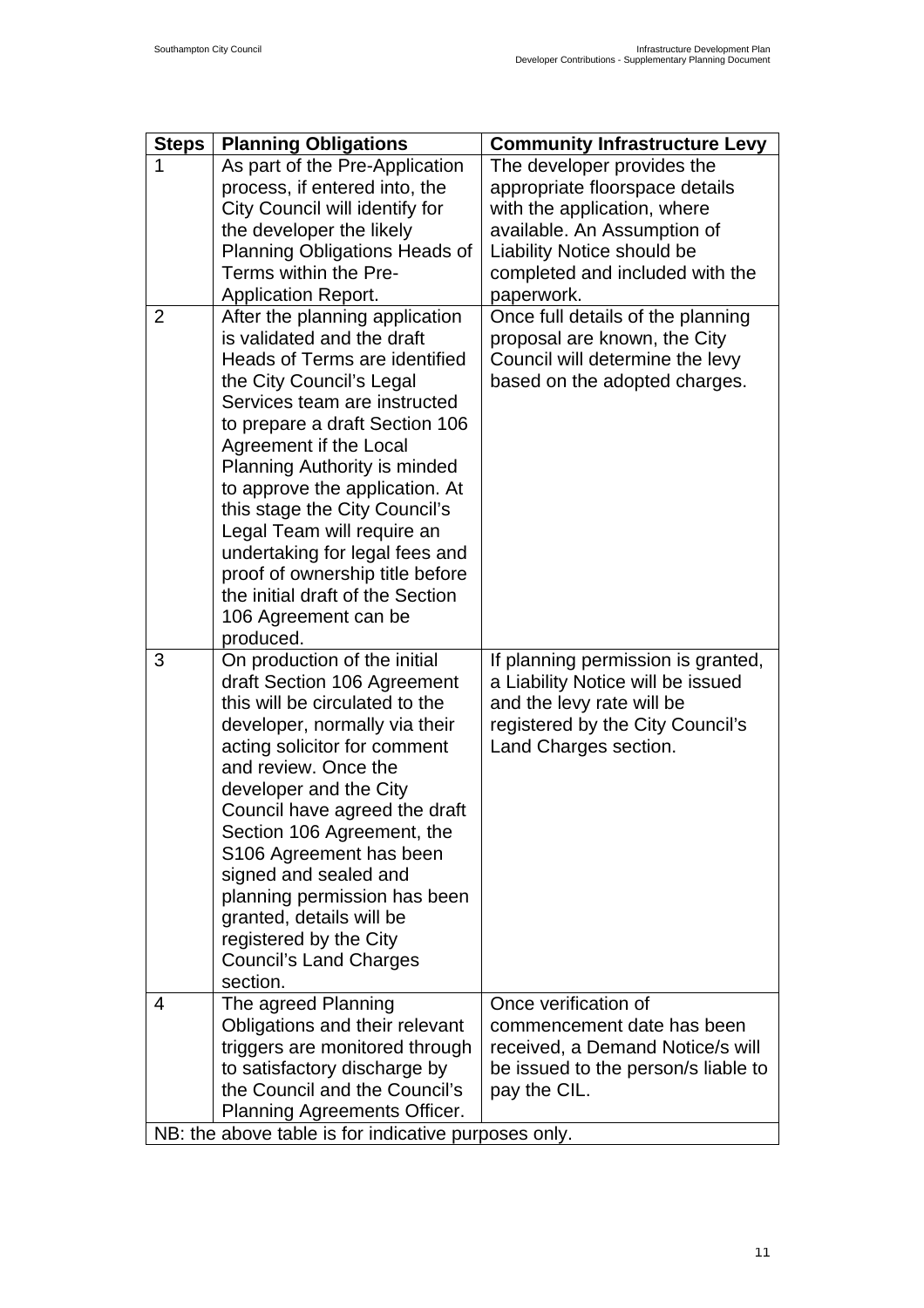## **ii) Legal Information**

Developers will need to produce satisfactory proof of title for their particular site and all persons with an interest in the development site including owners, mortgagees, tenants and option holders must be party to the agreement. The Developer will also be expected to pay the Council's legal costs and will need to provide a solicitors undertaking that the Council's legal costs will be paid.

## **iii) Local Land Charges**

Planning obligations have to be registered as local land charges. Applicants will therefore need to produce title to the site and third parties, such as mortgagees, may have to be party to agreements.

## **iv) Inflation**

All Developer Contributions payments will be index linked to a relevant index, which at present is the BCIS Price Adjustment Formulae Indices for all highways related obligations and the Retail Price Index for all other obligations

## **v) Administration Charges**

The Council employs a Planning Agreements Officer whose role it is to coordinate the Section 106 Agreement process, acting as the central point of contact for all parties to the Section 106 Agreement. The Developer will be expected to pay a Section 106 Monitoring Charge for the work undertaken by this Officer, based on the number of Heads of Terms within the Section 106 Agreement, which along with the Council's legal fees outlined below, become payable prior to the completion of the Section 106 Agreement.

The administration fee for the Community Infrastructure Levy is incorporated within the Levy itself, so no separate additional fee is payable.

## **vi) Late Interest Payments**

In the event of any delay in making any payment required under a S106 Agreement interest shall be payable on the amount payable at a rate above the base lending rate from time to time in force from the date that the relevant payment falls due to the date of actual payment.

## **vii) Triggers for Planning Obligations**

Planning Obligations are normally triggered on commencement of development i.e. the date on which works to begin the development start, as defined by the carrying out of a material operation (section 56 of the 1990 Town and Country Planning Act), but may be earlier or later e.g. first occupation or for significant major development may be phased through the development process.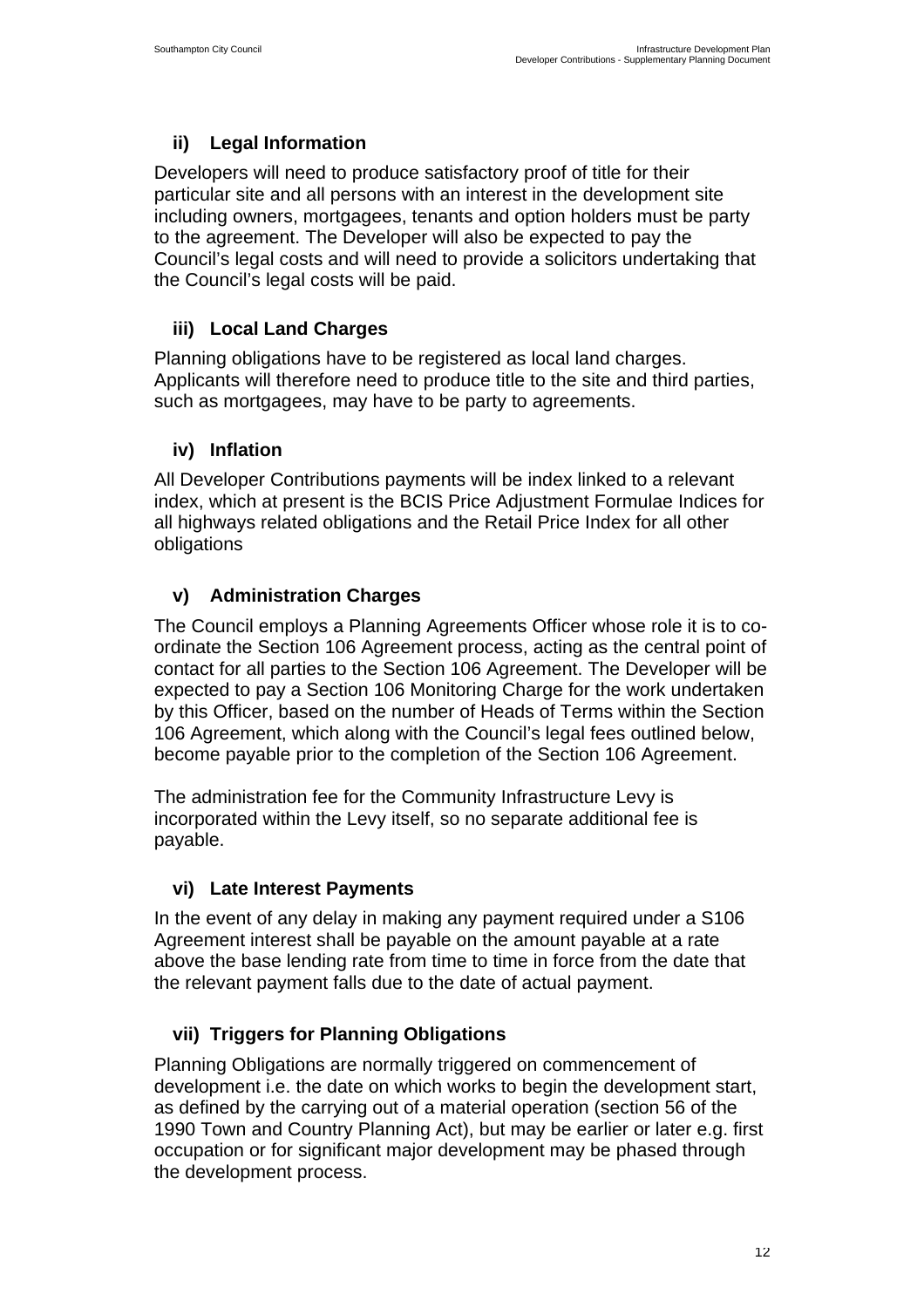### **viii) S106 Viability**

In the event of anticipated viability issues, the developer is advised to contact the Planning Agreements Officer at the Local Planning Authority at an early stage to discuss ways of addressing the requirements for S106 planning obligations and to see if any exemptions can be made.

The Council would at first seek to test the viability by seeking other viability enhancements by various means of cash-flow improvements, for example, deferring contribution payments. If following an investigation of the alternative options, there is still a viability concern then the Council will expect the submission of a Viability Appraisal. The Viability Appraisal is an 'open book' assessment which should include information covering at least the following issues:

- Existing use values
- Proposed use values (sales and rental)
- Demolition and construction costs
- Finance and marketing costs
- Assumed yield
- Site abnormals
- Development phasing/timetable

If the Council alters the planning obligations sought on viability grounds a clause will be built into the Section 106 Agreement which requires a review of the viability situation unless the development is completed within a defined timeframe.

Please note that due to Freedom of Information requirements and requests, it cannot be guaranteed that the Viability Assessment will remain confidential. Generally, if a viability assessment is submitted in relation to a valid planning application then the Local Planning Authority will treat the submission as a public document. Only in very exceptional circumstances would a Viability Assessment be considered confidential on a valid planning application and the developer would need to explain this at the time of submission and justify why it should be considered confidential. The Council may not accept the arguments and even if it does may be required to release it under a Freedom of Information or other such request. The Council endeavours to keep all pre-application enquiries confidential and so any Viability Assessment submitted in relation to a preapplication enquiry is likely to be treated as confidential but the Council cannot guarantee this and again the applicant is advised to clearly explain if they believe the document is confidential and why, when it is submitted.

### **ix) Monitoring of Developer Contributions**

It is important that the negotiation of planning obligations and subsequent expenditure of any contributions received from developers is carefully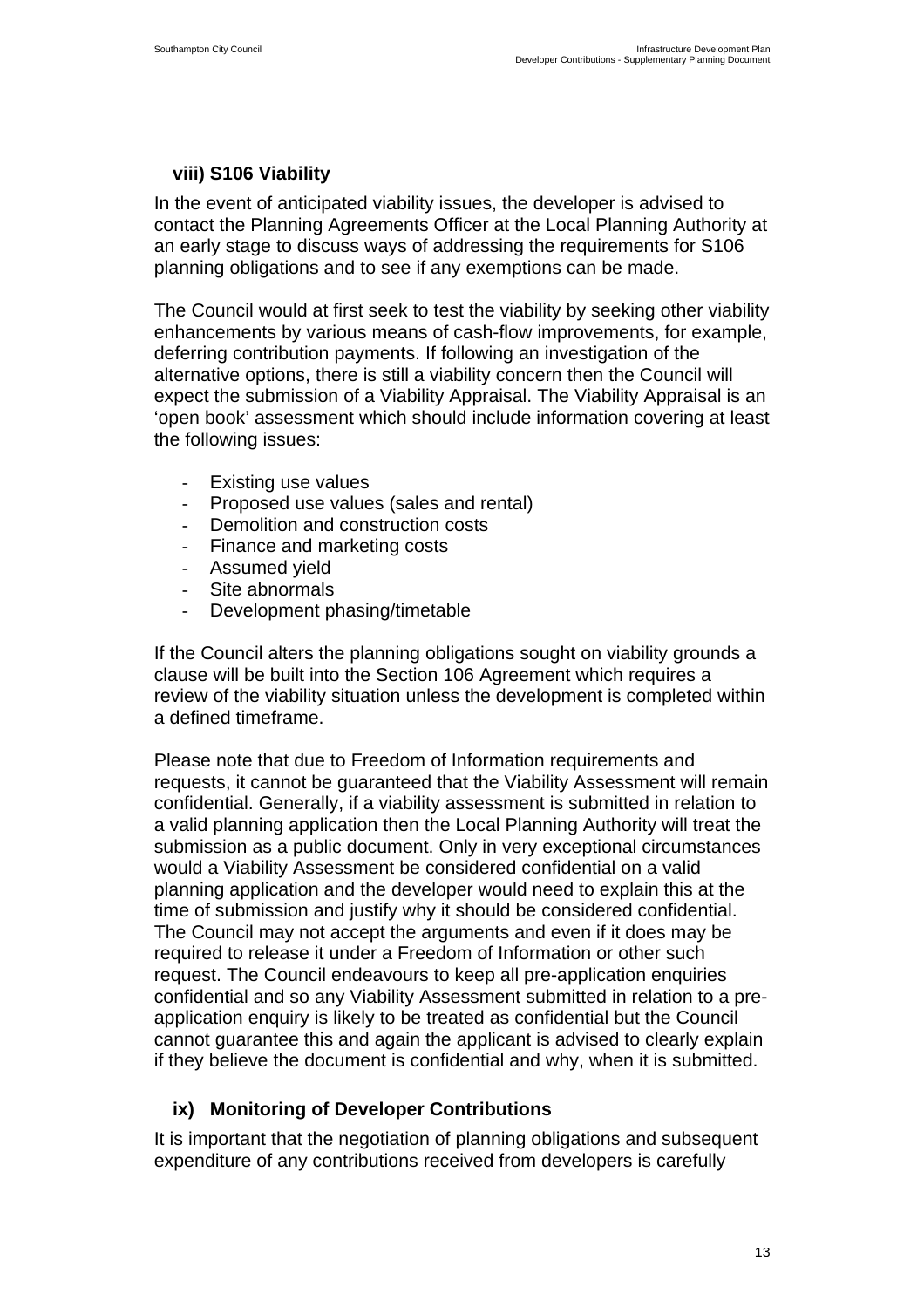monitored so that the handling of developer contributions is managed in a transparent and accountable way.

The City Council will:

• maintain an ongoing overview of progress with the implementation of site specific and community infrastructure projects. The Planning Services team will provide a focus for liaising between the various City Council Service Areas, partner Authorities and other delivery agencies which are responsible for ensuring particular projects are completed satisfactorily.

#### **x) Public Access to Planning Obligations**

Planning Obligations form part of the planning permission. This is a public document and will be placed on the public planning register together with the planning decision notice. This information will usually be made available on the City Council's website.

Furthermore, to continue the transparent process and accountability with regards planning obligations, details of member decisions will continue to be made available via the Council website.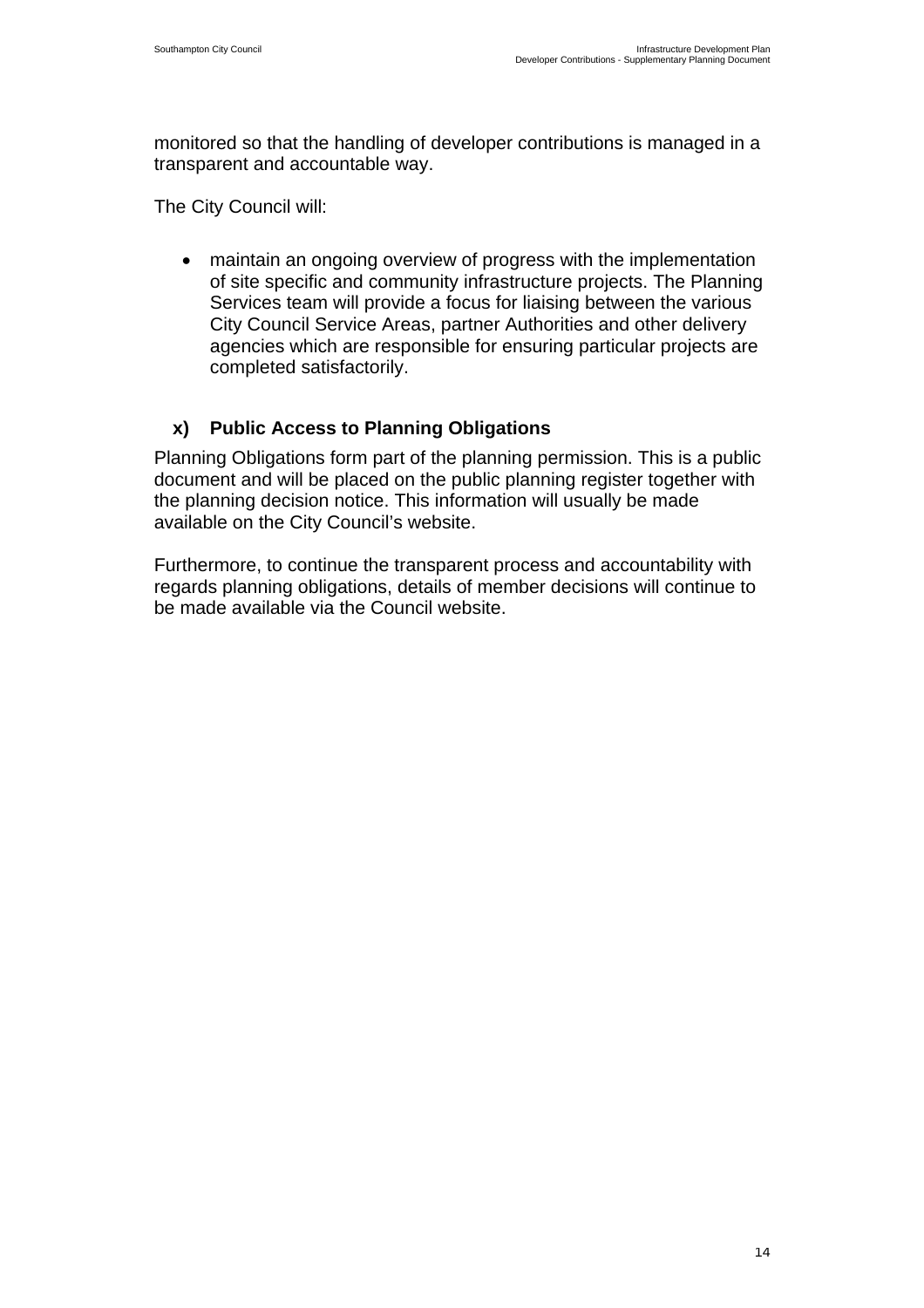## <span id="page-16-0"></span>**5 Affordable Housing Requirements**

Housing is a fundamental need and it is well documented that unsuitable housing conditions or being unable to access affordable housing can affect the quality of life of people. The need to make links between housing and health, social care, community safety, social inclusion, transport, energy efficiency, sustainability, education and employment is fully recognised.

Core Strategy Policy CS-15 sets out the affordable housing in development requirements and CS-25 sets out that contributions for infrastructure may be required and will be applied to all development proposals across the city.

#### **Policy CS-15 Affordable Housing**

On housing sites where 15 or more net dwellings are proposed, or which exceed 0.5 hectares in size (irrespective of the number of dwellings), the Council will seek provision, through negotiation, of 35% affordable housing.

On sites where  $5 - 14$  net dwellings are proposed the Council will seek provision, through negotiation, of 20% affordable housing. The proportion of affordable housing to be provided by a particular site will take into account:-

- 1. The costs relating to the development; in particular the financial viability of developing the site (using an approved viability model)
- 2. The need to contribute towards the sub-regional target whereby the total provision of affordable housing is made up of 65% social rented and 35% intermediate affordable housing
- 3. The proximity of local services and the accessibility of the site to public transport
- 4. Constraints on the development of the site imposed by other planning objectives
- 5. The need to achieve a successful housing development in terms of the location and mix of affordable homes. The affordable housing requirement will be applied to the net number of new housing units which are being proposed on site.

The delivery of affordable housing will be provided in accordance with the following hierarchy of provision:-

- 1. On-site as part of the development and distributed across the development as much as is reasonable and practical to create a sustainable, balanced community.
- 2. On an alternative site, where provision would result in a more effective use of available resources or would meet an identified housing need, such as providing a better social mix and wider housing choice.
- 3. Commuted financial payment to be utilised in providing affordable housing on an alternative site.

Planning conditions and /or obligations will be used to ensure that the affordable housing will remain at an affordable price for future eligible households, or for the subsidy to be recycled to alternative affordable housing provision.

The Council's affordable housing policy seeks to ensure the development of good quality affordable housing for local people in housing need, in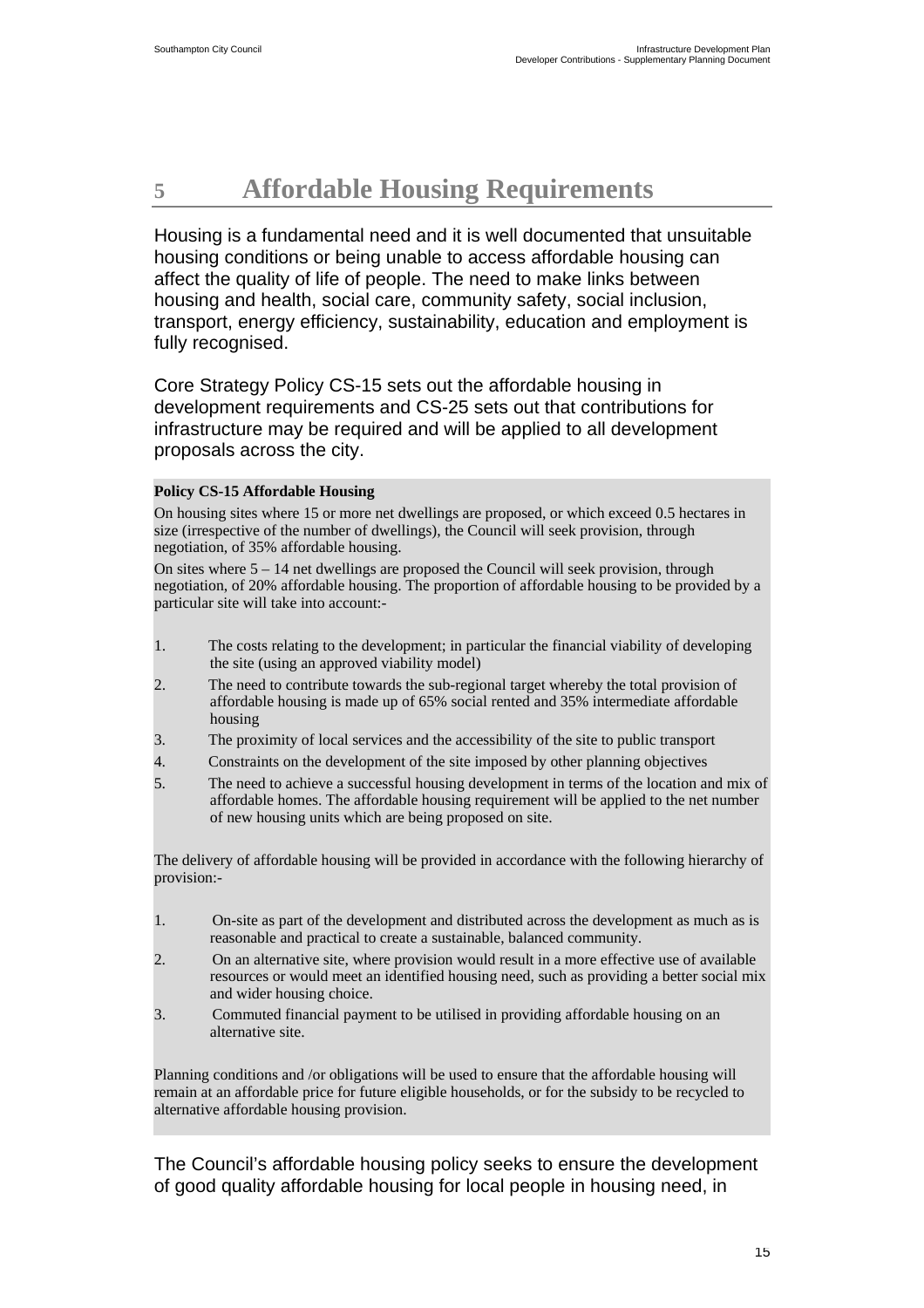balanced and integrated communities. This guidance provides clear advice to landowners, developers and residents about how the Council will deal with the negotiation of affordable housing in Southampton.

The Council's Housing Strategy 2011 'Homes for Growth', identifies plans which will support continued economic growth and prosperity for the city. The right mix of housing is important for a prosperous economy both to meet local needs in the city and to keep wealthier residents in the city; this in turn will have socio- benefits such as improving school performance and contributing to making Southampton a more prosperous, safer, greener, healthier place to live. The vision is for Housing *to work towards attracting more jobs for local people, securing more investment in the City and delivering high quality, low cost services that meet customer needs.* The three key priorities are:

- (i) Maximising homes for the city;
- (ii) Improving homes- transforming neighbourhoods and;
- (iii) Extra support for those who need it.

This document works towards the first priority of maximising homes.

The affordability of homes is a major issue in the City with an average house price of about £181,354 (Q1, 2010, DCA). In 2010, the Housing Needs and Housing Market Survey calculated that the minimum single income required to purchase a one bed flat in Southampton was around £29,800 (based on the South of city), however, around 73% of people in the City, however, earned below this figure. There are also around 14,297 people (SCC Annual Monitoring Report, 2009/10) on the Council's Housing Register waiting for affordable homes.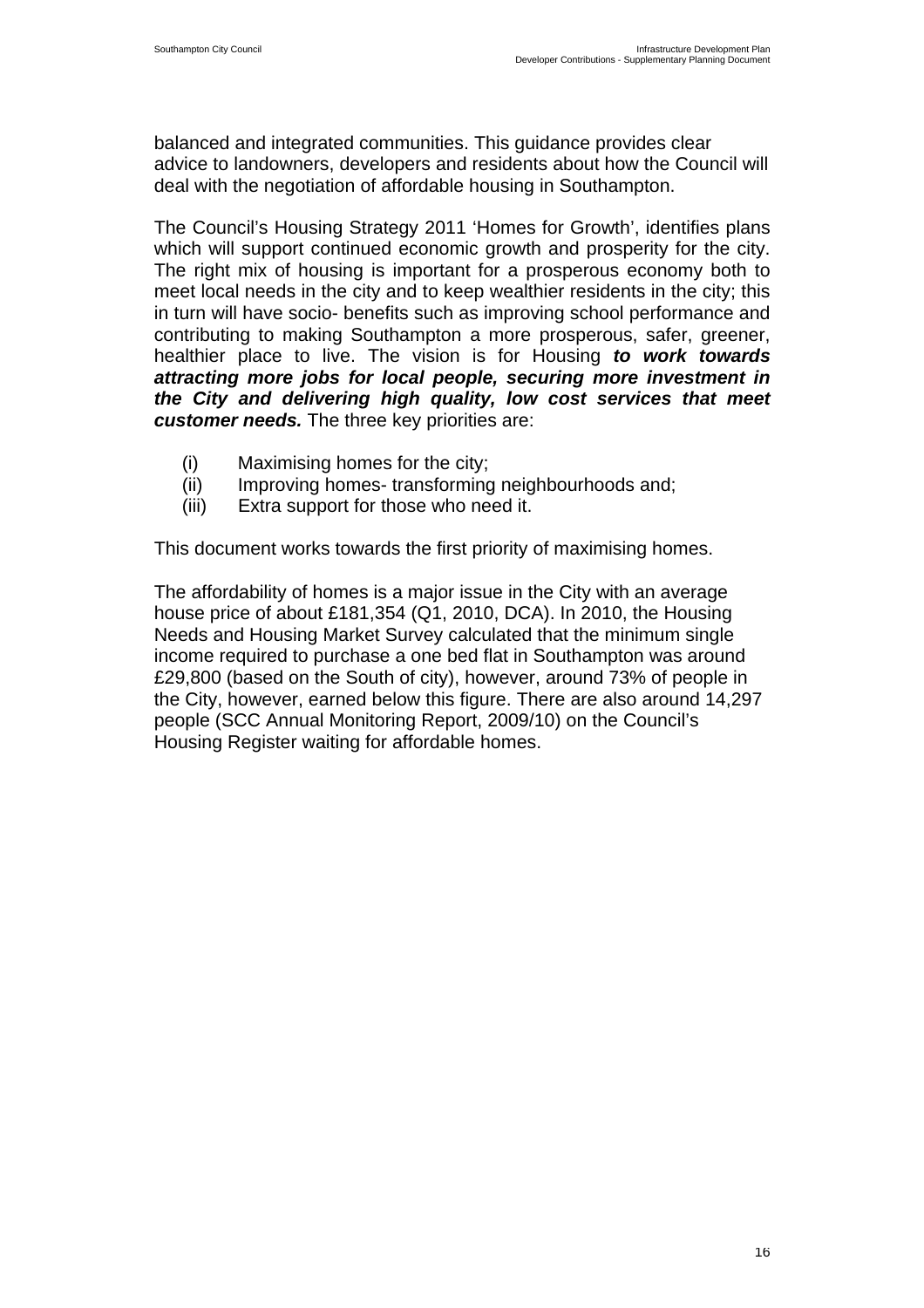| <b>Tenure</b>                                      | 2010 %* | N <sup>os.</sup> implied | 2005 %** |
|----------------------------------------------------|---------|--------------------------|----------|
| Owner occupier - mortgage                          | 34.2    | 33,632                   | 34.3     |
| Owner occupier - outright                          | 23.0    | 22,586                   | 23.0     |
| Housing Association (HA)<br>Shared Ownership       | 0.1     | 125                      | 0.1      |
| Council rented                                     | 17.4    | 17,122                   | 18.1     |
| Private rented                                     | 16.7    | 16,435                   | 16.7     |
| Housing Association (HA)<br>rented                 | 6.8     | 6,730                    | 6.0      |
| Tied to employment / Other                         | $1.5\,$ | 451                      | 1.5      |
| <b>Student Accommodation</b>                       | 0.1     | 80                       | 0.1      |
| <b>Temporary Accommodation</b><br>for the homeless | 0.2     | 162                      | 0.2      |
| <b>Total</b>                                       | 100.0   | 97,323                   | 100.0    |

#### Figure 1 Tenure of Existing Households

#### Source – **Housing Needs and Market Study Update Final Report – October 2010, DCA**

The affordability of homes across the region is accepted as a significant issue and is identified as a priority in the PUSH Affordable Housing Policy Framework. In addition the City's Housing Needs and Housing Market Survey 2010 have identified affordability as a significant issue for the city (see section 5.8). This has resulted in a total annual newly arising affordable housing need of 1,861 units in addition to existing current housing need of 5,088. It has also resulted in a high level of concealed households where adult children still live with their parents.

Within the households on the Council's housing waiting list there is a strong demand (82.7%) for 1 and 2 bed homes. The Housing Needs and Housing Market Assessment found that amongst existing households wishing to move to Registered Provider (RP) properties 17.3% require properties with 3 or more bedrooms and 22.4% require properties with 2 bedrooms.

The Council's planning policy framework adequately addresses the issue of delivering affordable housing and details a developer's contribution in this respect, alongside the other development contributions outlined in this SPD.

In future, affordable housing is expected to reflect more effectively individual needs and changing circumstances. Social Landlords (approximately 20 in the City) will be able to offer a growing proportion of new social housing tenants' new intermediate rental tenancies at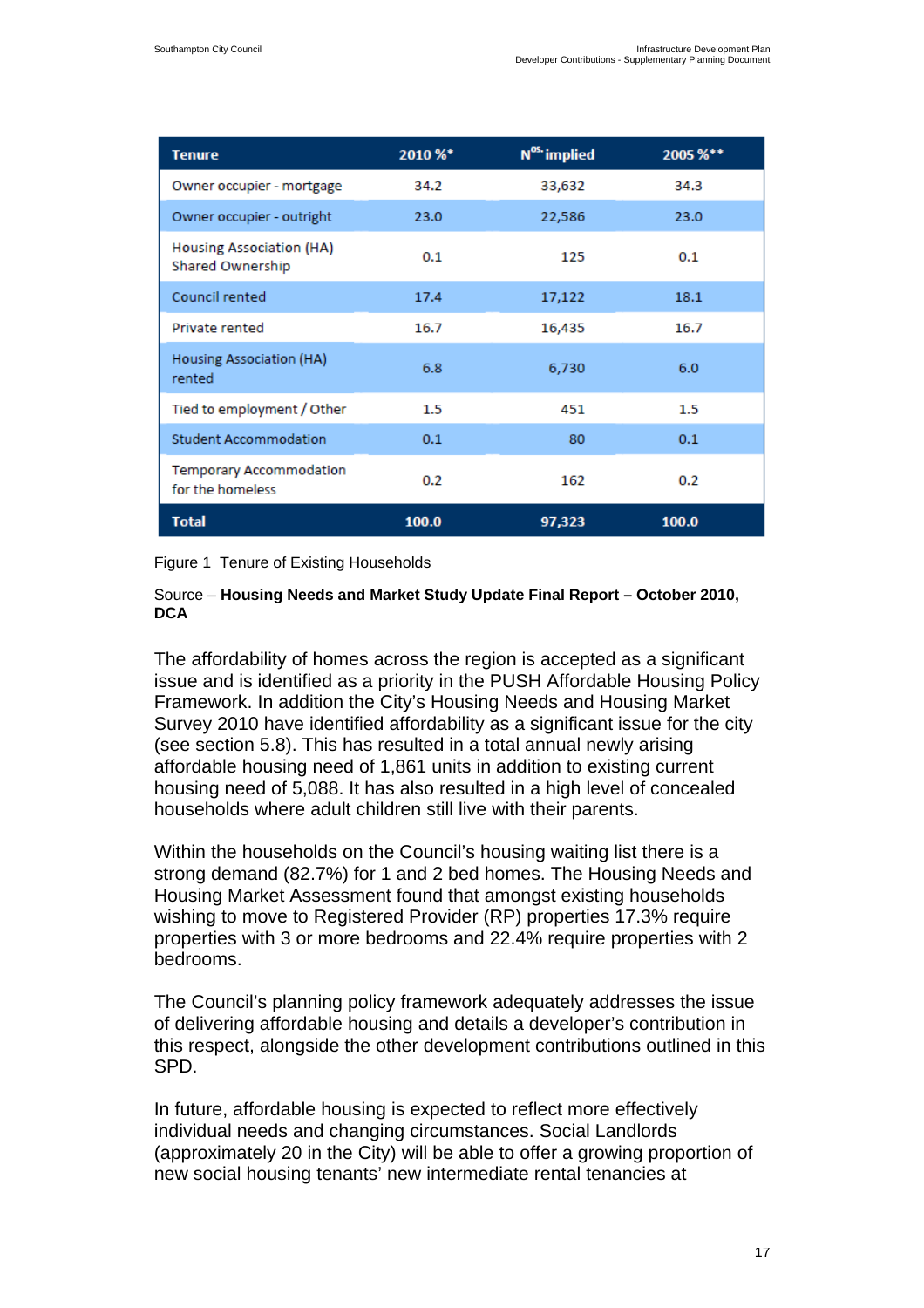<span id="page-19-0"></span>Affordable Rent (AR) levels. AR homes will be made available to tenants at a higher rent than traditional Social Rented housing (SR) up to a maximum of 80% of market rent and allocated in the same way as SR housing is at present. Landlords will have the option to offer AR properties on flexible tenancies tailored to the housing needs of individual households. The government has introduced a series of other measures such as changes to tenure (no longer a requirement to offer lifetime tenancies, flexibility to offer shorter terms with a minimum of two years); greater flexibility for local authorities in their strategic housing role and options to increase mobility for social tenants.

The Localism Act also obliges Local Authorities to produce a Strategic Tenancy Policy (STP). Developers will be expected to have due regard to these documents and their content may be regarded as material considerations in determining a planning application. In determining its STP, the council will take into account the affordability of AR relative to local incomes.

## **5.1 Thresholds**

Any residential development providing 5 or more units (net) will be expected to provide affordable housing in compliance with CS-15. Residential development of 5 or more units but less than 15 will be expected to provide 20% affordable units. Sites involving 15 or more houses or involving a development site of over 0.5 ha in size (regardless of the number of units) will be required to make a 35% affordable housing provision.

The Council will not accept the deliberate sub-division of sites to provide individual parcels of development land to avoid the affordable housing threshold. Where a development site has been sub-divided and the affordable housing threshold has been reached cumulatively through the submission of successive applications, affordable housing will be sought on subsequent planning applications.

Institutional residential accommodation such as residential homes for the elderly or schemes for student accommodation would not be expected to provide affordable housing provision. In this instance, the Council would seek to control the tenure of the development within the Section 106 Agreement.

The affordable housing threshold will apply to the total number of housing units which are being proposed on site. This will be based on the net figure taking into account units that may be lost if redevelopment takes place.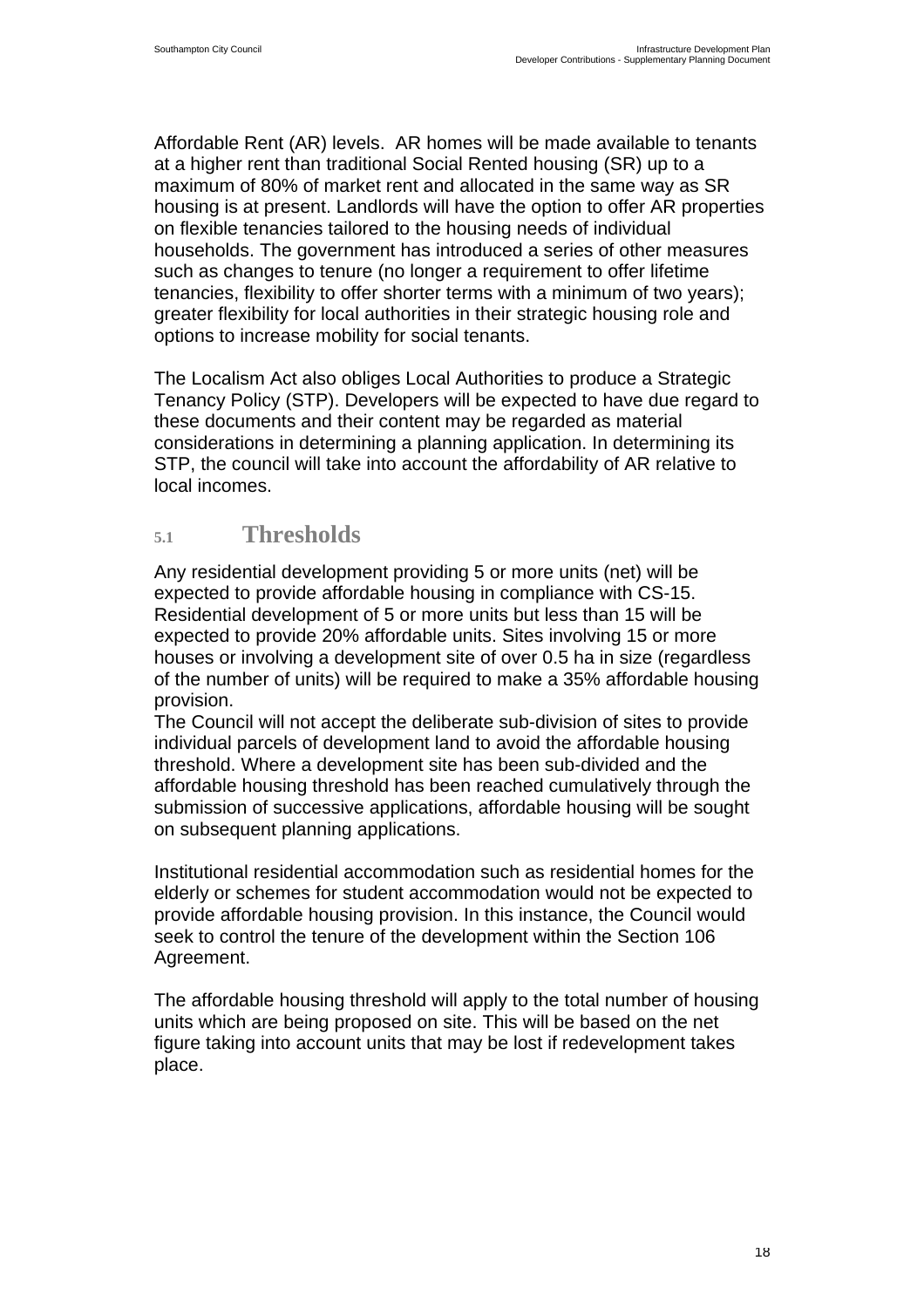## <span id="page-20-0"></span>**5.2 Types of Affordable Housing**

The National Planning Policy Framework defines affordable housing as "*social rented, affordable rented and intermediate housing, provided to eligible households whose needs are not met by the market*" where eligibility is determined with regard to local incomes and local house prices. Affordable housing should include provisions to remain at an affordable price for future eligible households or for the subsidy to be recycled for alternative affordable housing provision.

**Affordable housing for rent** is owned by local authorities and private registered providers (as defined in section 80 of the Housing and Regeneration Act 2008), for which guideline target rents are determined through the national rent regime. It may also be owned by other persons and provided under equivalent rental arrangements to the above, as agreed with the local authority or with the Homes and Communities Agency. Affordable rented housing is let by local authorities or private registered providers of social housing to households who are eligible for social rented housing. Affordable Rent is subject to rent controls that require a rent of no more than 80% of the local market rent (including service charges, where applicable).

The greatest need for affordable housing in the city is for affordable homes for rent. The Council will therefore seek a proportion of affordable housing for rent as a part of all new residential developments with an affordable housing requirement to meet this need. The Council's preference is for affordable housing for rent to be provided through a Registered Provider (RP) who is a member of the Council's Affordable Housing Partnership (or successor).This ensures new affordable homes for rent are developed and managed to the Council's required standards, and are available in perpetuity to people from the Councils Housing Register at affordable levels.

**Intermediate housing** is homes for sale and rent provided at a cost above social rent, but below market levels subject to the criteria in the Affordable Housing definition above. These can include shared equity (shared ownership and equity loans), other low cost homes for sale and intermediate rent, but not affordable rented housing.

Homes that do not meet the above definition of affordable housing, such as "low cost market" housing, may not be considered as affordable housing for planning purposes.

Intermediate housing has a role to play in meeting housing need but will usually only be supported as a proportion of the overall affordable housing requirement, where the remaining proportion is Affordable Rented accommodation.

For Low Cost Home Ownership schemes, the council's preference is for the new homes to be owned and managed by a partner RP.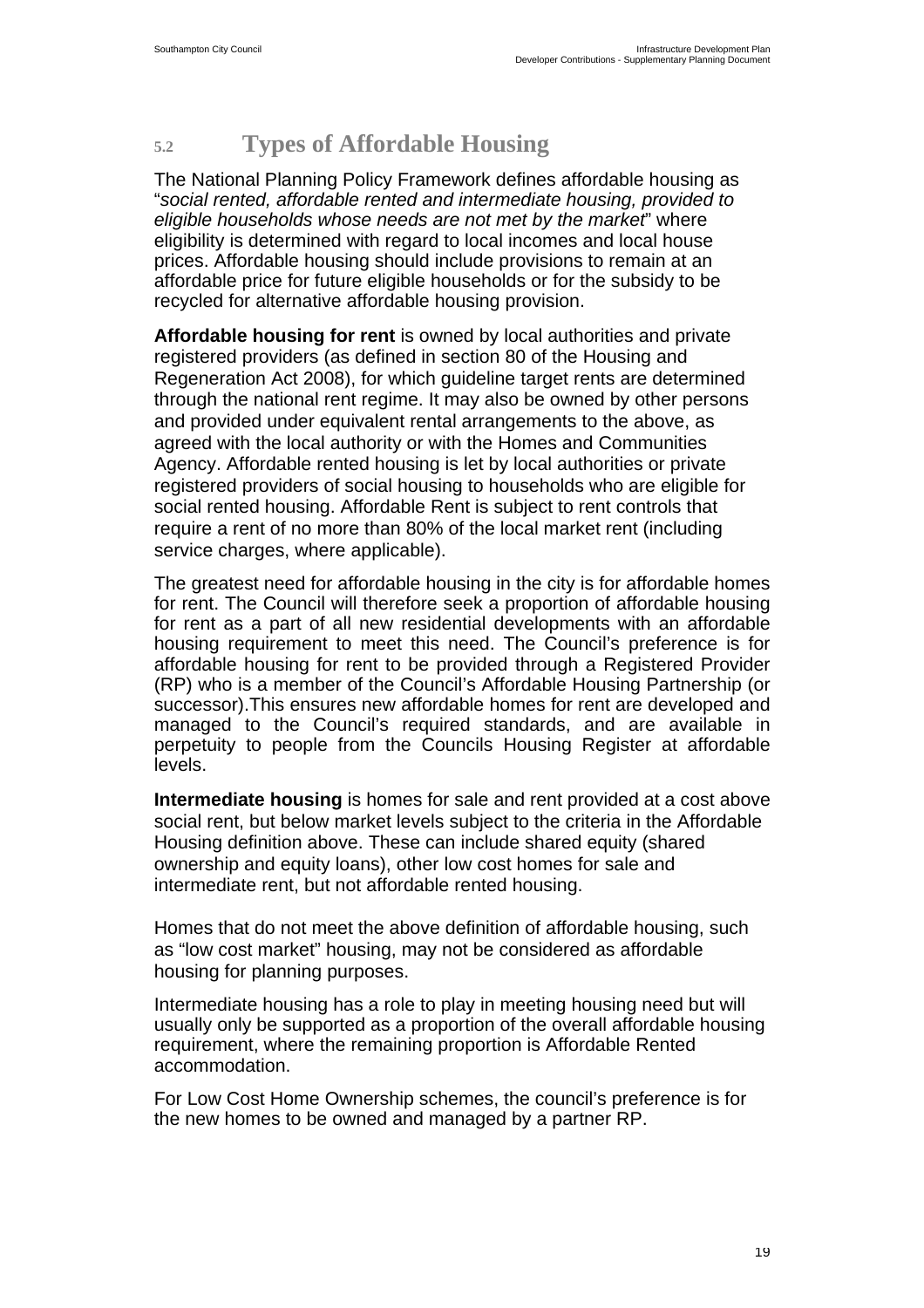## <span id="page-21-0"></span>**5.2.1 Types of housing not considered to meet the requirement**

Low Cost Sale housing is housing provided at sub market sale values but above normal affordable levels. This type of provision will not normally be accepted as affordable housing provision because it would not meet the Council requirement set out in Policy CS-15 for affordable housing.

## **5.3 Delivery Preference**

The delivery of affordable housing will be provided in accordance with the following hierarchy of provision:

- 1 On-site as part of the development and distributed across the development as much as is reasonable and practical to create a sustainable, balanced community. The proposed affordable housing should be dispersed amongst the market element of the scheme. The affordable housing should be transferred to an RP on the following basis:
	- Serviced Land (to the site boundary) should be transferred to an RP at nil value to enable the RP to build the affordable housing.

OR

Completed affordable housing should be sold to the RP at a price less the value of the serviced land i.e. nil land value and reasonable build costs only.

Where the City Council consider that a better social mix and wider housing choice could be secured via one of the following approaches, the guidance set out below will be applied.

2 On an alternative site, where provision would result in a more effective use of available resources or would meet an identified housing need, such as providing a better social mix and wider housing choice. In this regard, two scenarios may apply:

Affordable housing may be provided as part provision 'on-site ' (as above) and part provision 'off-site' on an alternative site, to be agreed by the City Council as being a suitable alternative for total on-site provision. The affordable housing should be sold to an RP at nil serviced land value either as a land only deal or the purchase of completed affordable housing units.

OR

Alternatively, total provision 'off-site' on an alternative site may be agreed by the Council as being a suitable alternative for affordable housing provision. In the event that any element of affordable housing is to be provided off-site on an alternative site the affordable housing provision should incorporate the 35% of units off-set from the main development plus the 20% required from the alternative site.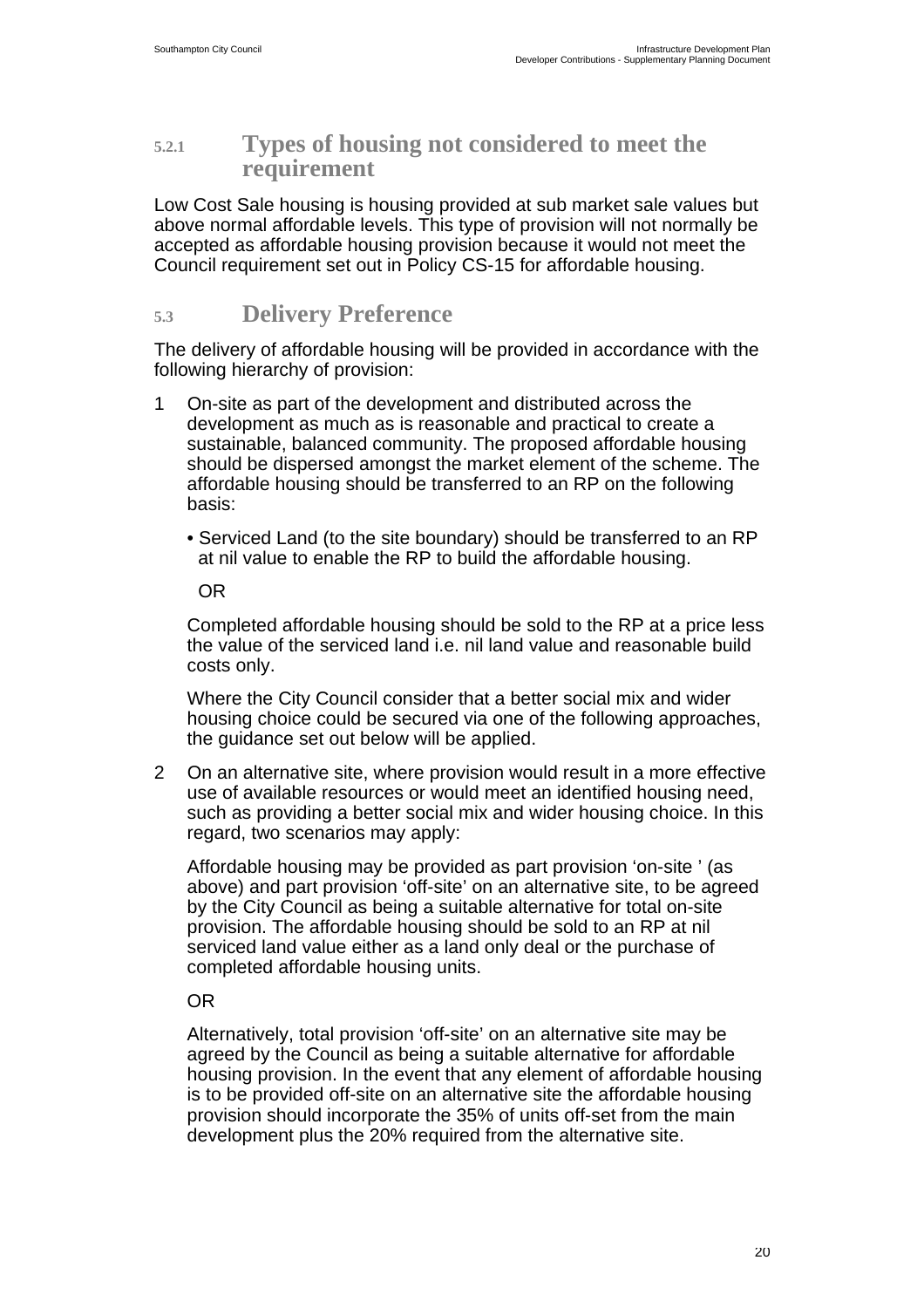<span id="page-22-0"></span>3 Commuted financial payment to be utilised in providing affordable housing on an alternative site. The financial contribution will be equal to the cost of providing affordable housing on-site or off-site i.e. the value of the serviced land for the affordable housing units had they been provided on-site.

## **5.4 Housing Mix and Tenures Balance**

The 2010 Housing Needs and Market Study update recommended seeking a tenure mix of 65% social/ Affordable Rent and 35% intermediate tenures. The tenure definitions are provided in table 1 below. The study further recommended the following size mix.

| Tenure/size                     | 1 bed | 2 bed | 3 bed | 4 bed |
|---------------------------------|-------|-------|-------|-------|
| Social/<br>Affordable<br>rented | 30%   | 30%   | 20%   | 20%   |
| intermediate                    | 25%   | 50%   | 25%   | 0     |

Table 1: Affordable housing definitions

The exact tenure and size mix will be agreed through negotiation with the council and may vary on a site by site basis depending on need and demand. Usually the size and mix will be representative of the scheme as a whole; however this will be subject to negotiation based on housing need.

There is an ongoing need to meet the affordable housing requirements of people using wheelchairs. The Council will seek, where ever possible to include wheelchair suitable homes (above part M) on sites.

## **5.5 Design and Layout**

Policy CS-15 provides guidance on the Council's expectations concerning the delivery of "Affordable Housing". Criterion 1 states that affordable housing should be secured on site "as part of the development and distributed across the development as much as is reasonable and practical to create a sustainable, balanced community". The Council requires affordable housing to meet Homes and Community Agency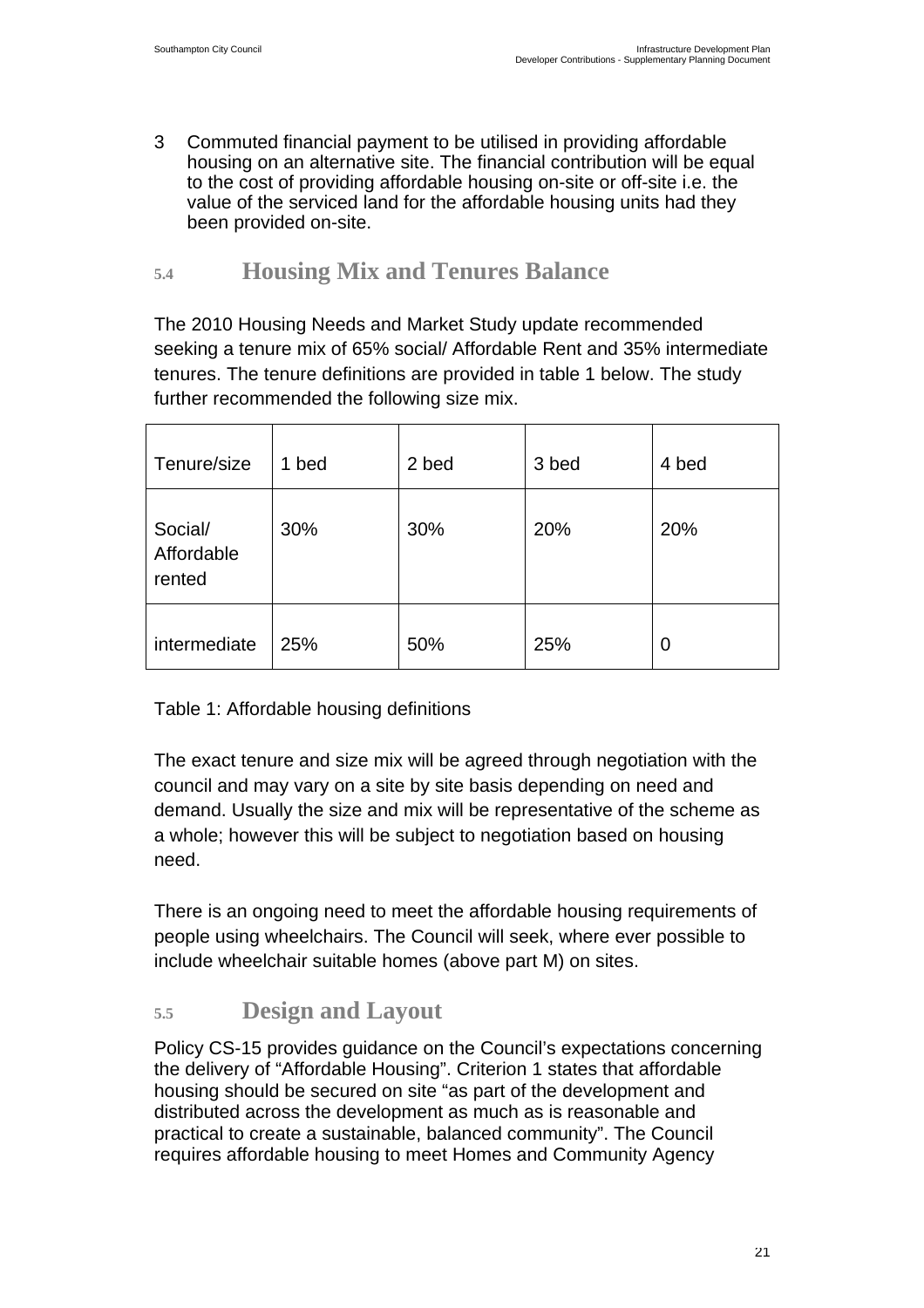<span id="page-23-0"></span>(HCA) standards and be unidentifiable within a development of private housing.

On-site provision evenly distributed throughout the scheme is more likely to result in good design; a better chance of a higher Code for Sustainable Homes rating throughout the scheme; an avoidance of social exclusion and the development of a more balanced community, integrated into the mixed development.

## **5.6 Public Subsidy**

Implementation of affordable housing policy CS-15 of the Core Strategy places no obligation on Southampton City Council to provide subsidy to support the provision of affordable housing. Developers must discuss availability of resources at an early stage with the Council and our partner RP's. In addition the HCA guidance is that all affordable housing secured through the planning process should be provided at nil land value and reasonable build cost. The Council supports this position.

## **5.7 Perpetuity**

The Council wishes to ensure that affordable housing provision remains affordable in perpetuity. This is normally taken to be 125 years.

Initial rents, service charges and any sale prices should be subject to agreement by the city council and be demonstrably affordable throughout.

## **5.8 Commuted Sums Payments Table**

The Commuted Sums Payment Table set out in Appendix A indicates the sums that should be payable per plot, dependent on the type of dwelling that would have been provided within the development. Dwelling sizes are quoted on the basis of Gross Internal Floor Area; these are provided in order to ensure that, for example a 3 bedroom unit does not purport to comprise a 2 bedroom unit, by the specification of for example the bedroom in another form of use, such as a study or breakfast room.

The table is broken down by ward area in accordance with the 16 electoral wards within the City. The commuted sum payment relates to the cost of providing the dwelling plot within the locality of the development and not elsewhere in the City. Otherwise, a situation may evolve where affordable housing is not provided in particular wards, or developers may assume they can always provide a commuted sum based on acquiring a dwelling within the area of the lowest plot value.

The financial contributions table below will be reviewed as required, with reference to an appropriate property index and other market information. The financial contribution should normally be paid upon implementation of the development secured through the section 106 agreement or phased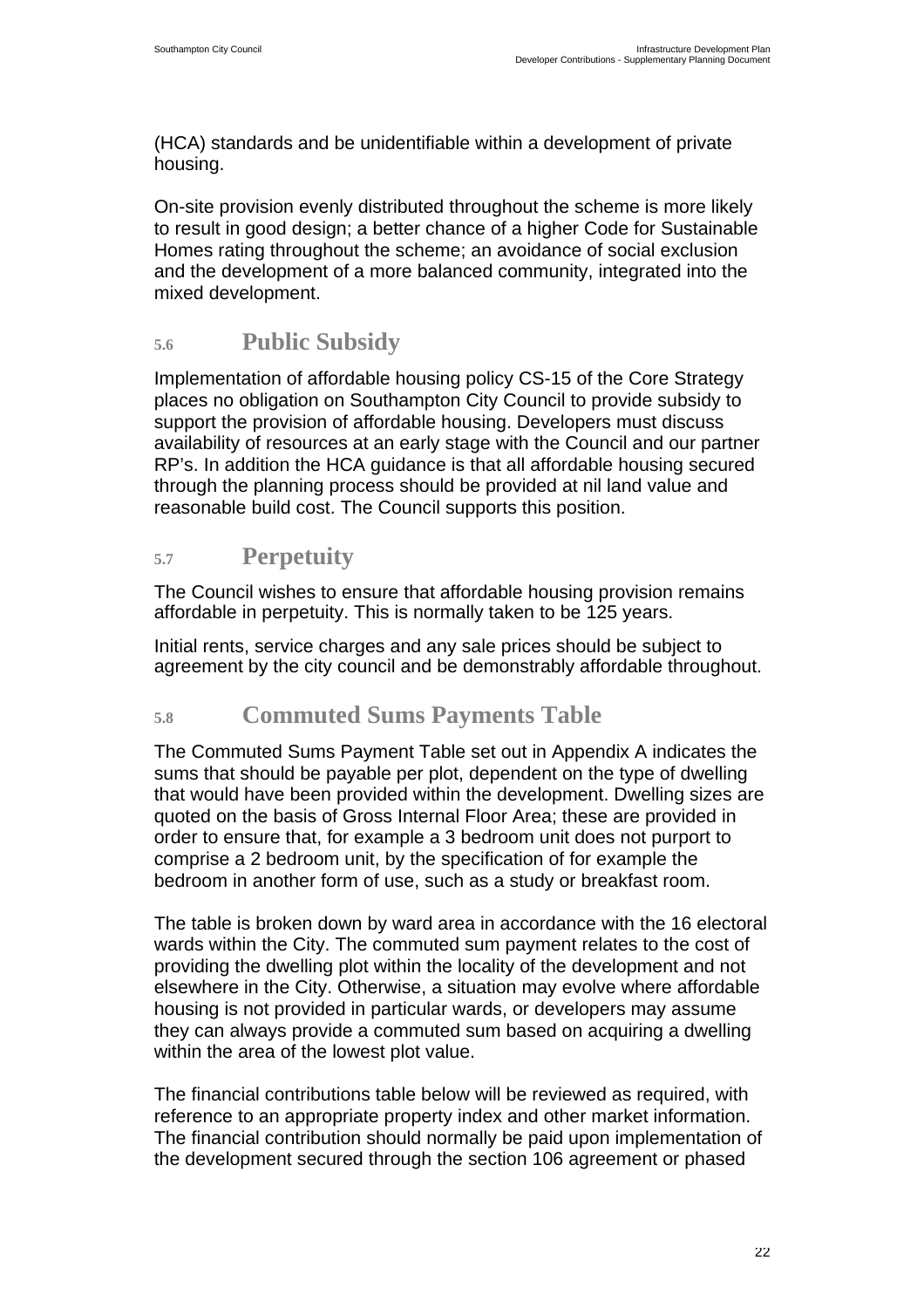<span id="page-24-0"></span>payment may be negotiated in the case of larger and more complex developments.

## **5.9 Who Provides Affordable Housing?**

The Council wishes to ensure that affordable housing provision remains affordable in perpetuity so that initial rents or sale prices should be subject to agreement by the city council and index linked thereafter. In this respect, the development of affordable homes using a Registered Providers (RP) should better serve the needs of the city's residents. Contact details for the Council's partner RPs can be provided by the Council on request.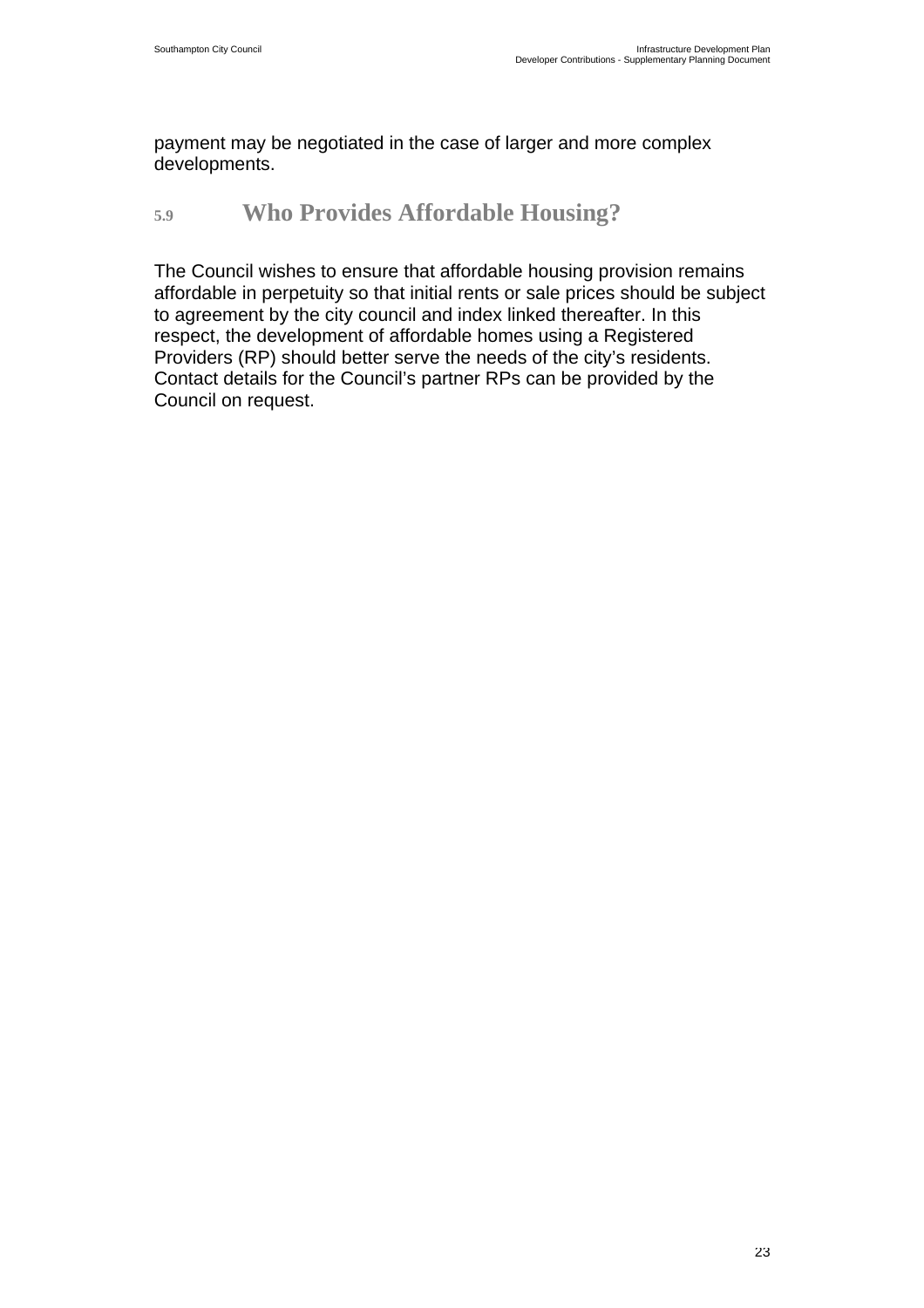## <span id="page-25-0"></span>**6 Planning Obligation Requirements**

The following sections provide the policy guidance for requiring planning obligations.

They relate to:

- Site Specific Transport Requirements
- On Site Public Open Space
- Employment & Skills
- Historic Environment
- Site Specific Flood Risk
- Public Art
- Sustainability
- Community Safety

In considering the planning obligations requirements for a development, the current capacity of infrastructure will be considered to ensure that obligations are only necessary where present facilities are not able to accommodate the additional need generated by the development.

There may also be obligations which are not covered by the above. The Council can advise on these at the pre-application stage but these could include tree replacement (at a ratio of two replacements for each removed tree), drainage or other aspects of the public realm.

As with Affordable Housing, the Council will not accept the deliberate subdivision of sites to provide individual parcels of development land to avoid the thresholds for planning obligations as outlined below. Where a development site has been sub-divided and the planning obligations thresholds have been reached cumulatively through the submission of successive applications, planning contributions will be sought on subsequent planning applications.

## **6.1 Site Specific Transport Requirements**

### **Threshold**

- **All residential developments involving a net increase of 5 or more dwelling units**
- **Non-residential developments with a net increase of over 200**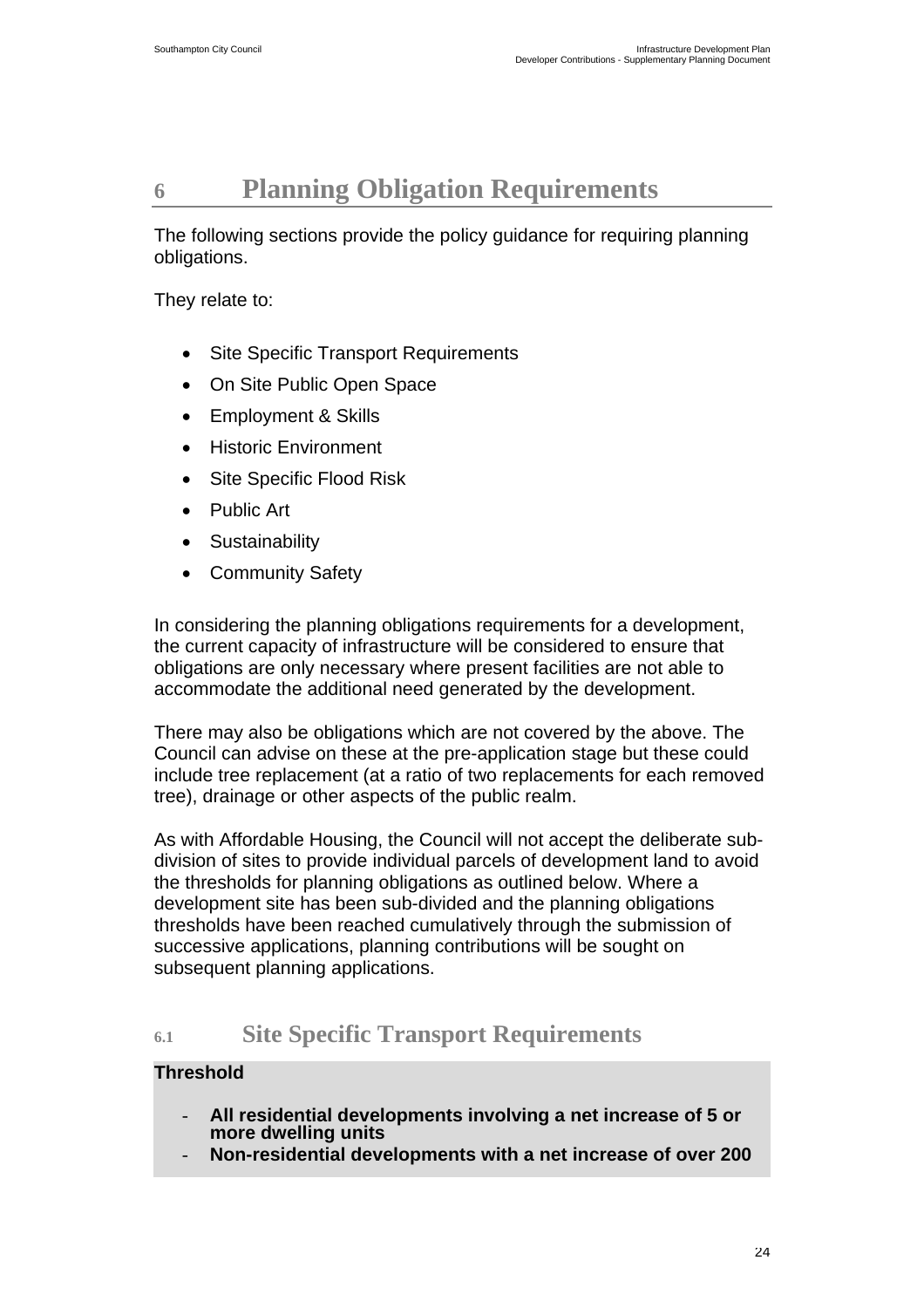#### **sq.m gross floor area**

**Smaller developments can also trigger the need for site specific transport works, early engagement with the Council can identify these requirements** 

#### **Core Strategy Reference**

#### **Policy CS-18 Transport: Reduce – Manage – Invest**

Most developments require localised contributions that are site specific. These address the immediate impact of a development. One of the main aims of the site specific transport obligation is to promote sustainable and active travel including walking, cycling and public transport. The site specific highway obligations could therefore relate to the following types of infrastructure:

- Footway improvements
- Cycleway improvements
- Access to Public Transport
- Highway improvements
- Travel Plans
- Parking controls

The works would be implemented as part of the development scheme and the Council would normally expect such measures to be put in place either on commencement of development or prior to occupation of the development as appropriate.

The obligation can be secured either through a financial contribution, paid to the Council to carry out the identified works, or through developer provision of the identified works. In cases where the developer is providing infrastructure improvements a licence would be required for the developer to work on the public highway, a Section 278 Agreement may also be required to be entered into and further guidance on this is available by contacting the City Council's Highways Team.

## **6.2 On-site Open Space**

#### **Threshold / Standard**

- **All residential developments to provide amenity open space sought on site to a standard of 0.22 hectares per 1,000 population equivalent.**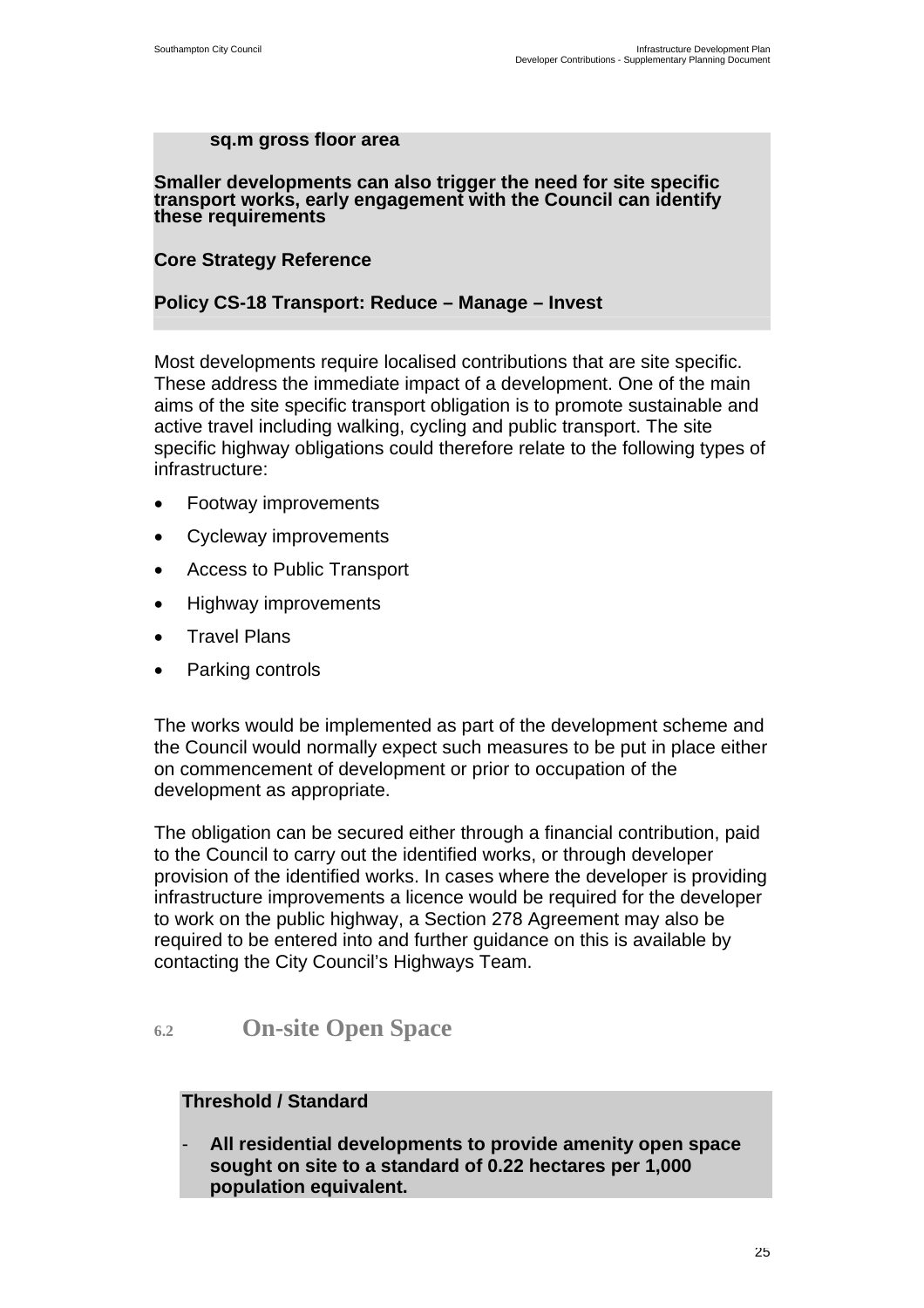<span id="page-27-0"></span>**The exact provision will take account of the nature of the development and the proximity of other open spaces.** 

#### **Core Strategy References**

**Policy CS21 - Protecting and Enhancing Open Space Policy CS22 – Promoting Biodiversity and Protecting Habitats Emerging City Centre Action Plan - Policy 11 – Public Open Space in New Developments (for city centre sites)** 

The Core Strategy recognizes the need to retain and improve the quality and accessibility of open spaces, and the need to deliver new space within the city to meet the needs of residents. The Standards to be applied to new developments are derived from the council's Green Space Strategy (adopted 2008). The Green Space Strategy refined national planning policy categories into open spaces that are appropriate, with standards that are relevant to the spaces found in Southampton. This provision will enhance the overall development for residents.

## **6.3 Site Specific Flood Risk**

#### **Threshold**

**New developments within Flood Zone 3 depending on the site specific issues of the case** 

**Core Strategy References** 

**Policy CS-1 – City Centre Approach Policy CS-23 – Flood Risk Policy CS-25 - The Delivery of Infrastructure and Developers Contributions**

The National Planning Policy Framework states that "local planning authorities should adopt proactive strategies to mitigate and adapt to climate change, taking full account of flood risk, coastal change and water supply and demand considerations". When determining planning applications, local planning authorities should ensure flood risk is not increased elsewhere and only consider development appropriate in areas at risk of flooding where, informed by a site-specific flood risk assessment. Where development is appropriate in a flood risk area development is appropriately flood resilient and resistant, including safe access and escape routes where required, and that any residual risk can be safely managed, including by emergency planning; and it gives priority to the use of sustainable drainage systems.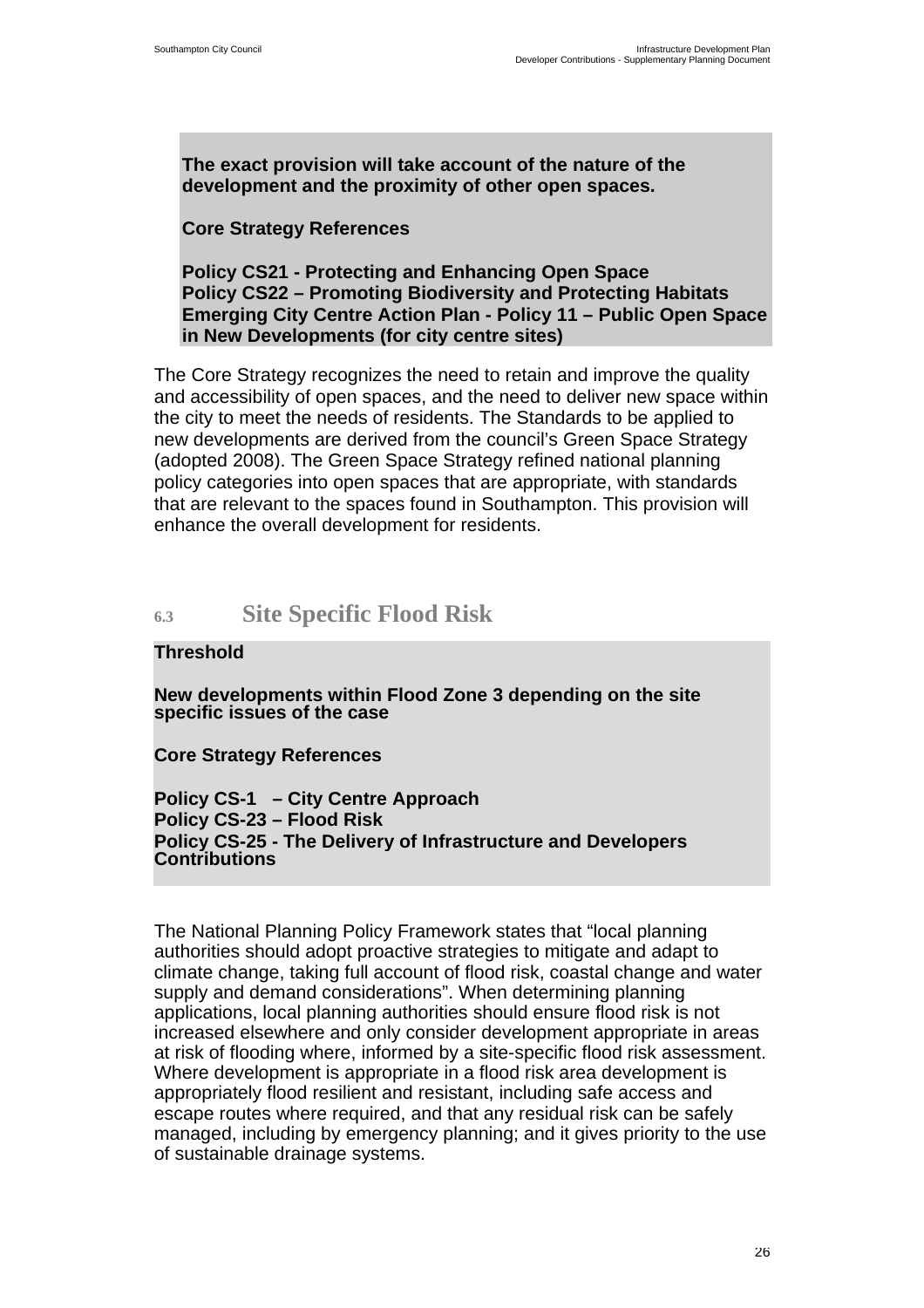<span id="page-28-0"></span>Site specific measures can include the use of such as land raising, raised floor levels, restrictions on ground floor uses and flood evacuation plans. On larger sites, sustainable urban drainage techniques can be employed to manage water effectively. It should be noted that SUDS is likely to become a statutory requirement for new development once the relevant sections of the Flood and Water Management Act has been implemented.

Sustainable drainage systems (SUDS) will include:-

- Source control measures including rainwater recycling and drainage.
- Infiltration devices to allow water to soak into the ground, which can include individual soakaways and communal facilities.
- Filter strips and swales.
- Filter drains and porous pavements.
- Basins and ponds to hold excess water after rain and to allow controlled discharge to avoid flooding, where possible in an urban environment.

Where the surface water system is provided solely to serve any particular development, the construction and ongoing maintenance costs should be fully funded by the developer. Where a sustainable urban drainage project contributes to more than one development, maintenance contributions may be sought towards an adopted solution. A Planning Obligation may be appropriate to secure this.

## **6.4 Public Art**

#### **Threshold**

- **100 or more residential dwelling units 10,000 sq.m of commercial floorspace** 

### **Local Plan Reference**

### **SDP8 – Urban Form and Public Space**

Provision of public art is considered integral to the achievement of the highest quality urban design. Policies CS-12 and CS-13 support improvements to the public realm of the city centre. Policy justification states that: *"public realm must be legible, comfortable and stimulating, with safe streets and public spaces across the city. High quality street furniture and public art should be used to enhance the quality of the urban environment incorporating signs and maps which aid legibility".* 

The Public Art Strategy approved by the City Council is delivered through: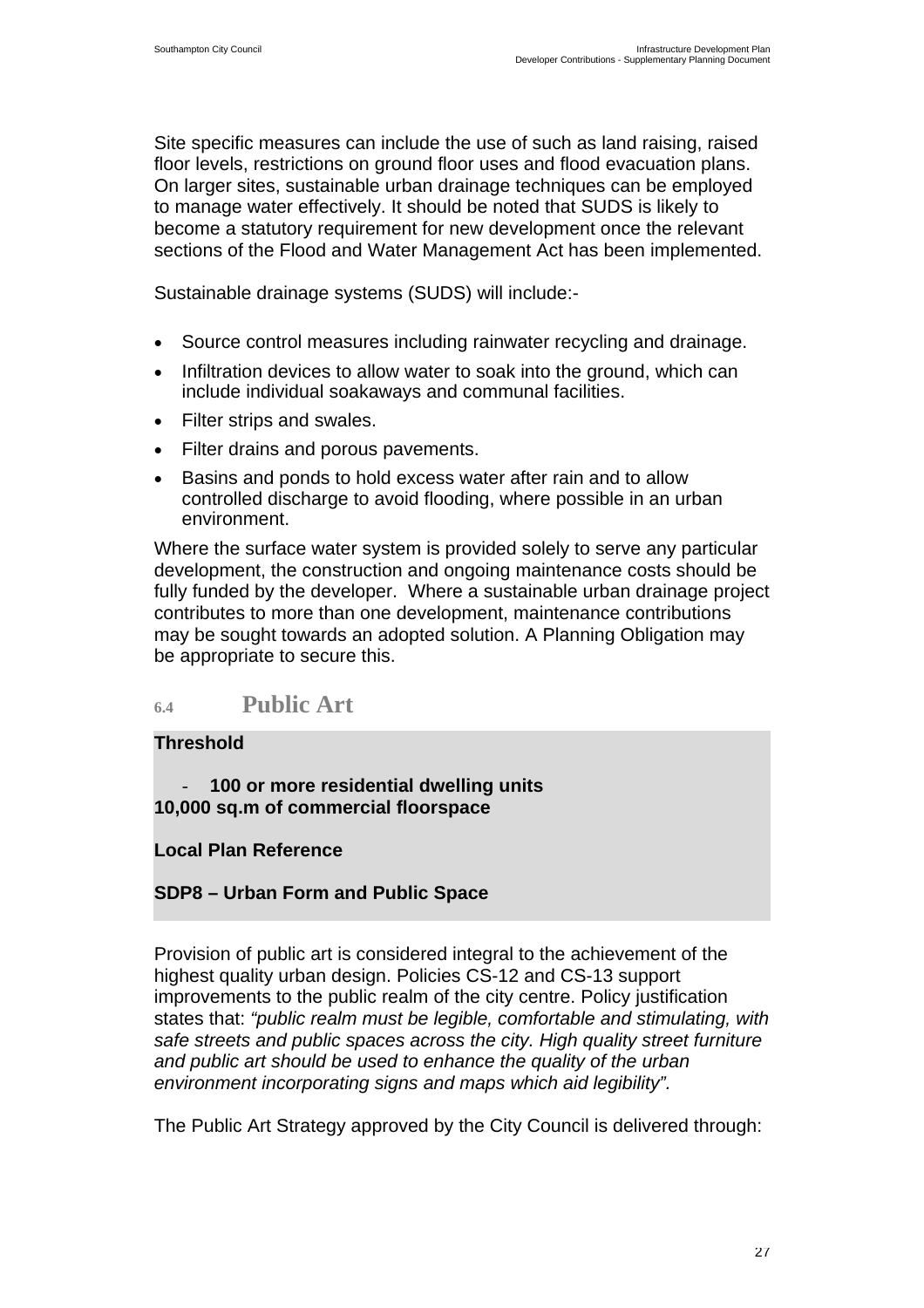- <span id="page-29-0"></span>• Using the planning and development control process to negotiate the integration of public art, architecture and urban design in all key developments.
- Using Percent for Art and Section 106 contributions to secure new funds to support the Public Art Strategy.
- Requiring public and private sector developers to appoint an artist as member of the professional master planning or design team.
- Requiring that the principles of Southampton City Council's Art in Public Places policy and Public Art Strategy are reflected in the Local Development Framework, Local Plan Review, Statutory Planning Documents (SPD), Design Guides and Development Briefs produced by the City Council.
- Devising and implementing quality programmes of community participation and education as part of public art commissions.
- Providing a comprehensive public art project management services to developers, City Council officers and community groups.

Public art will be sought on all key developments. Where the provision of public art is to be secured through planning obligation, the Council will work with the developer to ensure the successful integration of commissioned public art works within the development, including associated quality programmes of community participation and education.

## **6.5 Community Safety Facilities**

### **Thresholds**

- **New food, drink and late night entertainment and leisure uses open after 22:00 within the City Centre**
- **Applications to extend opening hours for food, drink and late night entertainment and leisure uses until after 22:00.**

**Core Strategy Reference** 

**Policy CS-13 – Fundamentals of Design** 

**Local Plan Reference SDP10 - Crime and Safety Policy CLT-14 – City Centre Night Time Zones and Hubs Policy – CLT-15 – Night Time Uses in Town, District and Local Centres**

Planning policy guidance recognizes the role of planning in designing safe environments and crime reduction. Policy CS-13 of the Core Strategy requires the design and layout of new development to address these issues.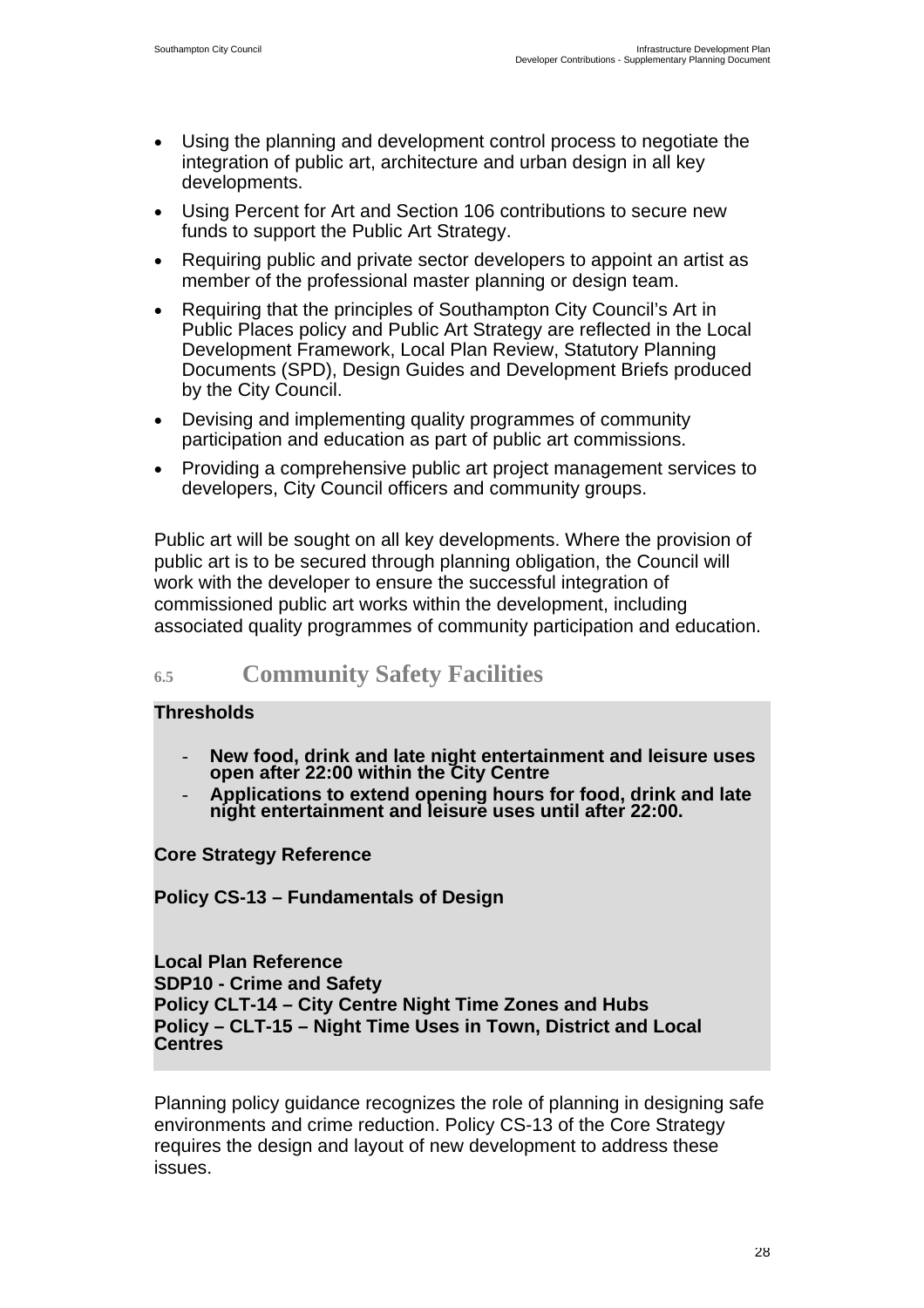<span id="page-30-0"></span>Planning Obligations will centre around a Night Time Community Safety Plan which will require the submission for Council approval a plan providing a package of community safety measures identified as necessary in connection with the development or proposed use. Such measures could include signage, lighting, improvements of late night bus services or other transportation measures, CCTV, or any other night time community safety measures. Any development proposals for entertainment venues in the city centre will be expected to contribute to CCTV coverage. Current estimated costs for providing CCTV coverage are included below:

|                                        | <b>City Wide</b> | <b>City Centre</b> |
|----------------------------------------|------------------|--------------------|
| Camera and fittings                    | £11,400          | £14.400            |
| Control room equipment<br>(per camera) | £6,700           | £6,700             |

## **6.6 Use of S.106 for the delivery of non infrastructure related mitigation**

S106 will also be used to ensure the delivery of those core strategy policies unrelated to the provision of infrastructure, specifically:

- Employment and Skills
- Carbon Management
- Waste Management
- Highway Condition Survey
- Travel Planning

**6.6.1 Employment and Skills** 

**Threshold** 

**All major planning applications** 

**Core Strategy Reference** 

**Policy CS-24 – Access to Jobs** 

In appropriate circumstances, and particular in respect of major developments consistent with Policy CS-24, the Council will take account of the following additional matter:

- the aim of the Core Strategy to secure the economic, social and environmental well-being of citizens;
- the concerns and commitments included in the Southampton Partnership's Community Strategy, in particular the need to address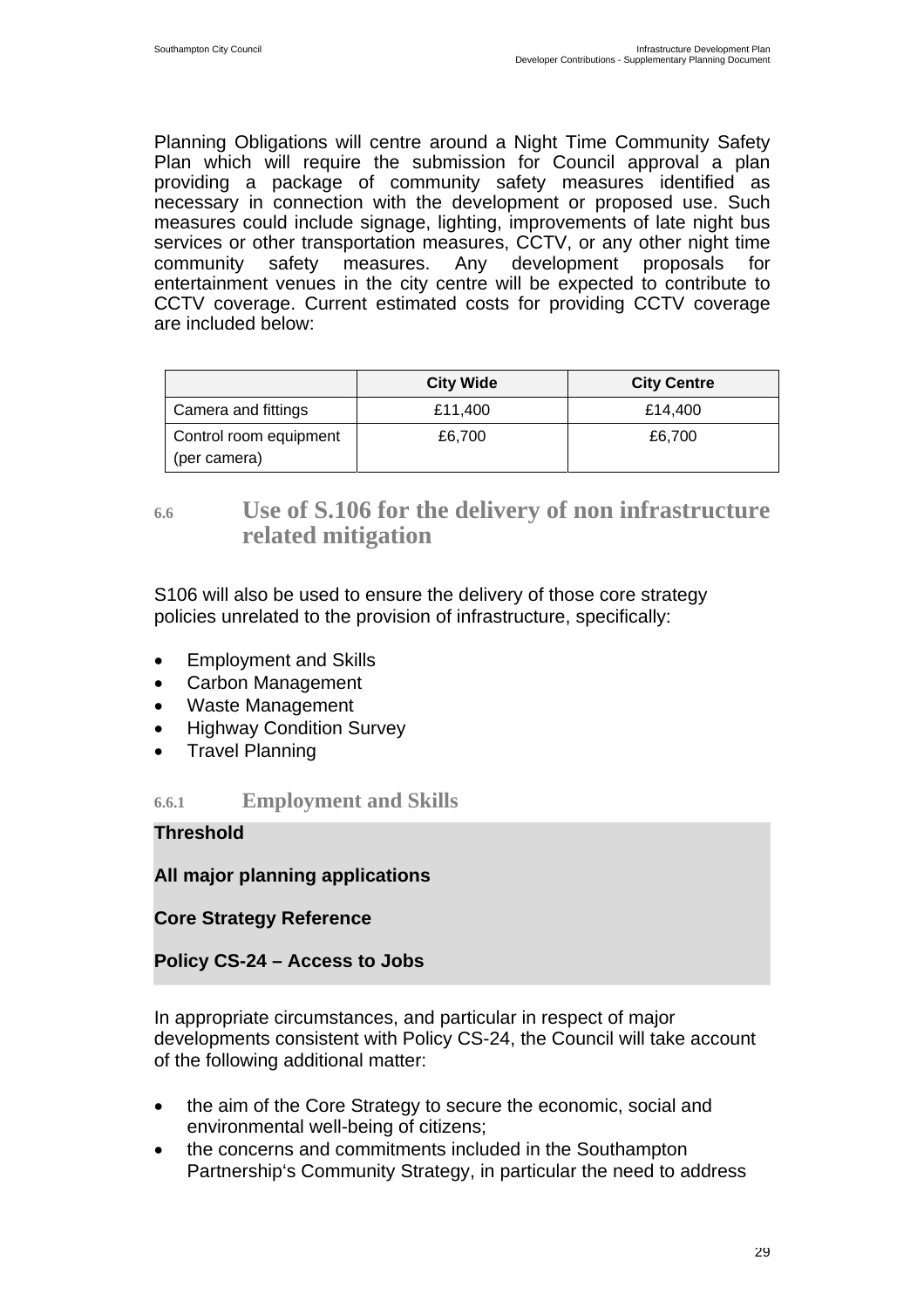low economic activity rates and low skill levels amongst some City populations.

To address these issues and avoid an unnecessary increase in commuting to employment sites in the City, the Council will assess on a site-by site basis the need for a developer commitment to targeted recruitment and training for City residents which should take the form of an Employment and Skills Plan. This plan should include targets for work experience and training, as well as measures to improve access to jobs for local people. The Employment and Skills Plan relates to both construction and occupation phases of development and could include the following:

- Consultations with the Council on appropriate actions, setting out targets for recruitment of residents experiencing disadvantage, a programme of actions that will achieve these, and verifiable monitoring information that will be provided;
- The provision of recruitment and/or training facilities;
- Training linked to the development site; and
- Other measures to support access to jobs
- Plan Review procedures

Development may contribute positively to the promotion of economic competitiveness and social inclusion, helping people who experience difficulties entering or re-entering the labour market to get a job. The Council will seek to work in partnership with developers to ensure that an acceptable Training and Employment Management Plan is submitted setting out steps they will take to expand the local labour market and the supply of appropriate skills in the local labour market, and how this will be resourced.

#### **6.6.2 Carbon Management and Sustainability Measures**

#### **Threshold**

**Net gain of 5 residential units or 500 sq.m of non-residential floorspace** 

#### **Core Strategy Reference**

# **Policy CS-20 – Tackling and Adapting to Climate Change. 1 c) Contributing to the Carbon Offset Fund**

The Government believes that climate change is the greatest long-term challenge facing the world today. Addressing climate change is therefore the principal concern for sustainable development, and it is widely recognised that there is no one solution. Alleviating the problems of climate change and adapting to the challenges it will bring requires new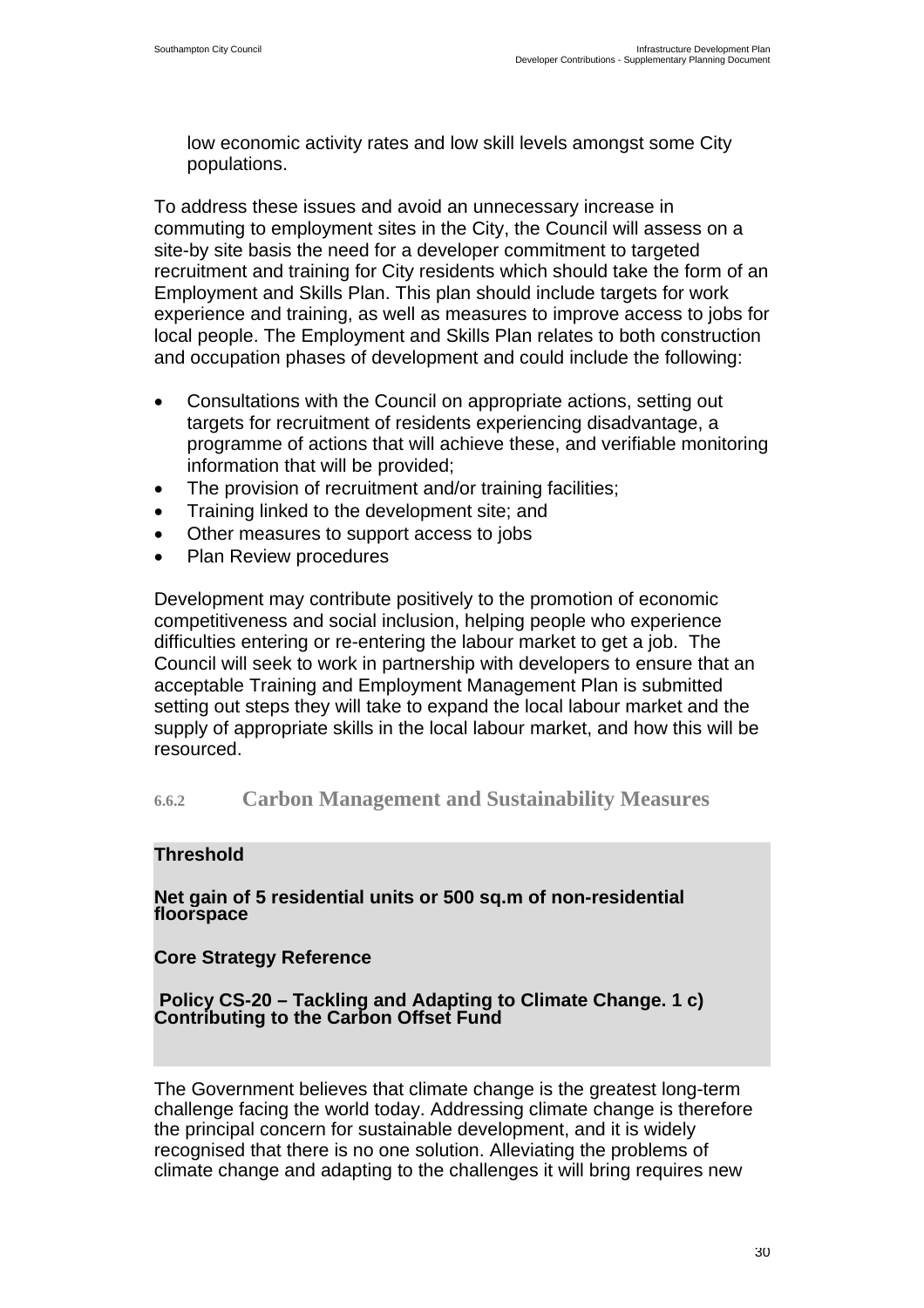development to adopt cross cutting action spanning a broad range of design topics, and at a range of spatial scales. Many of these actions focus on the need to reduce carbon emissions.

Policy CS-20 sets out to support national policies aimed at reducing carbon emissions from new building by establishing a requirement to meet Code for Sustainable Homes standards and BREAM standards by reduce on site emissions to levels commensurate with the government's "Building a Greener Future" policy targets by encouraging improvement in the energy efficiency of new buildings, and support the use of renewable energy technology to enable by setting standards for onsite CO2 reduction. Policy CS-20 states that "from 2012 - once energy efficiency measures and renewable or low-carbon technology opportunities have been maximised, any remaining CO2 emissions can be offset through contributions to a carbon offset fund, which will be invested in offsite renewable energy and energy efficiency projects throughout the city". As such, where carbon neutrality for new developments cannot be achieved on site and secured by planning conditions, the developer will be required to contribute towards a Carbon Offset Fund. The calculation of any contribution will be relative to the design of the development proposed and is set out in the Southampton City Council Carbon Offset Study March 2012.

There would be a charge of £210 per tonne of Carbon Dioxide generated by the development. Although, the maximum amount that a development should contribute will not exceed £3 per sq.m of gross internal floorspace.

Where development proposals include the replacement of existing inefficient buildings, the difference in the amount of carbon emissions generated will not be taken into account in the calculation of the Carbon Offset Fund.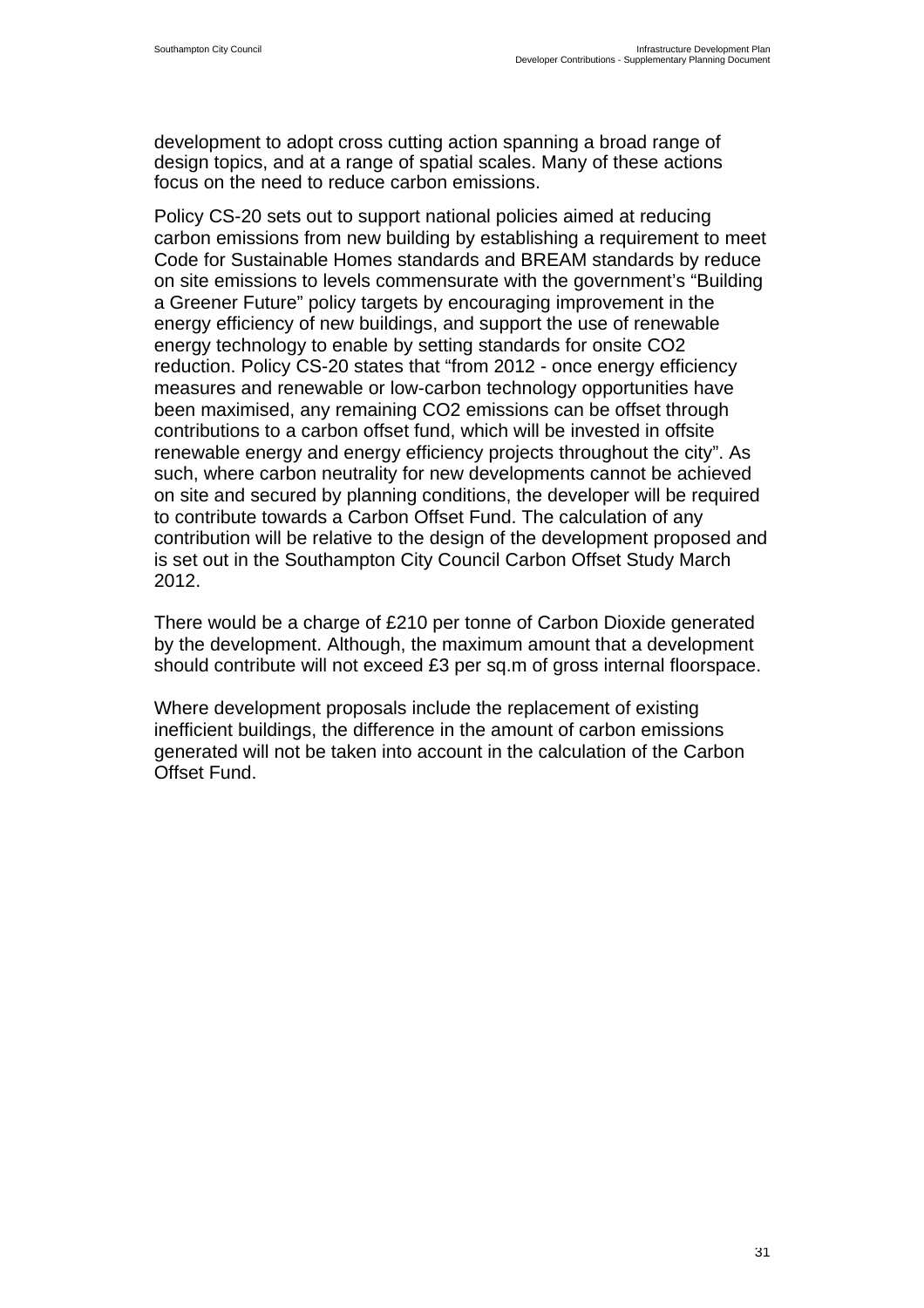## <span id="page-33-0"></span>**7 Glossary**

### **Adoption**

The point at which the final agreed version of a document comes fully into use.

### **Affordable Housing**

Housing available at a significant discount below market levels so as to be affordable to householders who cannot either rent or purchase property that meets their needs on the open market. It can include social-rented housing and intermediate housing. It is defined in Planning Policy Statement 3: 'Housing'.

### **Annual Monitoring Report (AMR)**

Document produced each year to report on progress in producing the Local Development Framework and implementing its policies.

#### **Community Infrastructure**

Facilities available for use by the community that could provide for a range of social, economic and environmental infrastructure needs.

### **Core Strategy**

The main document in the Local Development Framework. It is a Development Plan Document containing the overall vision, objectives, strategy and key policies for managing development in Southampton.

### **Development Plan**

The documents which together provide the main point of reference when considering planning proposals as defined in legislation.

#### **Development Plan Documents**

A document containing local planning policies or proposals that forms part of the Development Plan*,* which has been subject to independent examination.

#### **Examination**

An independent inquiry into the soundness of a draft Development Plan Document chaired by an Inspector appointed by the Secretary of State, whose recommendations are binding.

#### **Heads of Term**

The definition of the proposed terms of a S106 Agreement.

#### **Infrastructure**

A collective term used for services such as roads, electricity, sewerage, water, education and health facilities.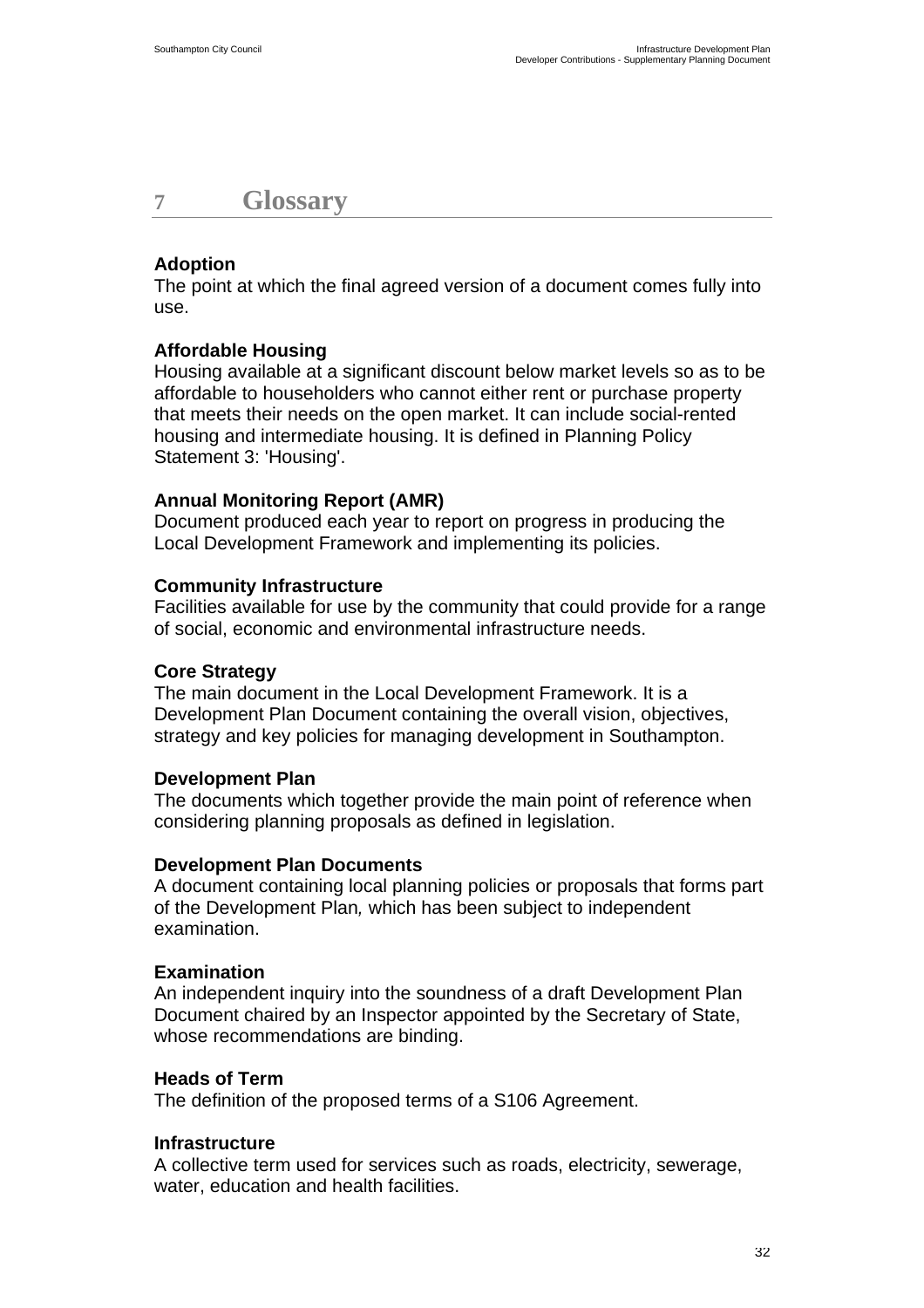## **Interested Party**

An interested party or person is someone who needs to be involved in directly complying with the provisions of a S106 Agreement e.g. all those with a material interest in the land.

### **Large Scale Major Development**

A development comprising of a:

- residential development of 200 or more dwellings or , where the residential units is not given, a site area of 4 hectares or more, or
- any other development where the floor space to be built is 10,000 sq m or more or where the site is 2 hectares or more as per the DCLG Development Control PS 1/2 statistical definition 2007/8.

### **Local Development Framework (LDF)**

The collective term for the group of documents including Local Development Documents, the Local Development Scheme and Annual Monitoring Reports.

### **Mitigation measures**

These are measures requested/ carried out in order to limit the damage by a particular development/ activity.

### **Open Space and Recreational Land**

Open space within settlements includes parks, village greens, play areas, sports pitches, undeveloped plots, semi-natural areas and substantial private gardens. Outside built-up areas this includes parks, sports pitches and allotments.

### **Planning Obligation**

Obligation (either an agreement or unilateral undertaking) under Section 106 of the Town and Country Planning Act 1990 (as amended).

### **Spatial Planning**

Spatial planning goes beyond traditional land use planning. It brings together and integrates policies for the development and use of land with other policies and programmes which influence the nature of places and how they function. This will include policies which can impact on land use, for example, by influencing the demands on or needs for development, but which are not capable of being delivered solely or mainly through the granting of planning permission and may be delivered through other means.

### **Strategic Road Network**

The Trunk Road and Motorway network, which, in England, is managed on behalf of the Secretary of State

### **Submission**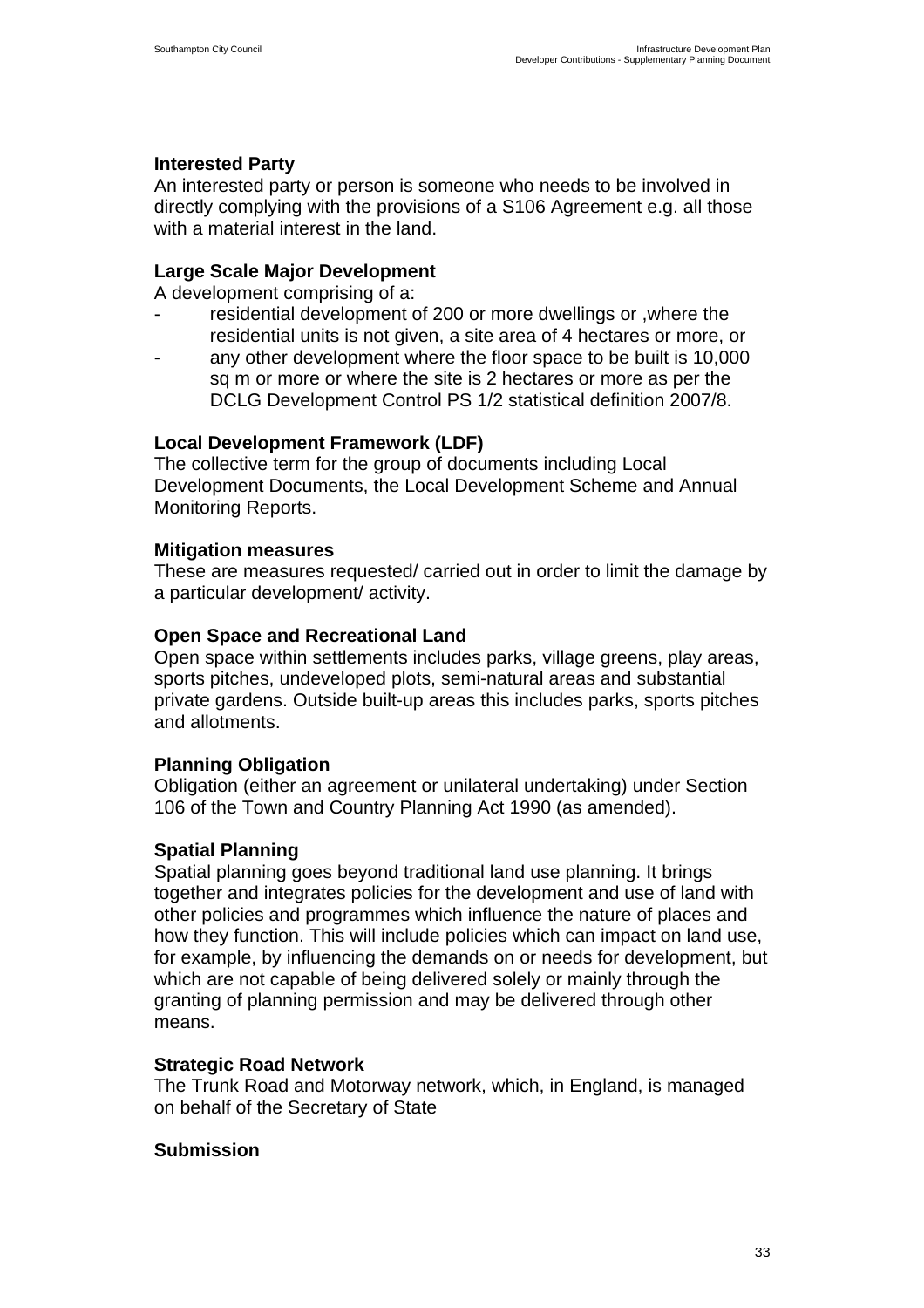Point at which a draft Development Plan Document (or the draft Statement of Community Involvement) is submitted to the Secretary of State for examination.

#### **Supplementary Planning Documents (SPD)**

An SPD provides additional guidance on the interpretation or application of policies and proposals in a Development Plan Document.

#### **Sustainable Development**

In broad terms this means development that meets the needs of the present without compromising the ability of future generations to meet their own needs. The Government has set out five guiding principles for sustainable development in its strategy "Securing the future - UK Government strategy for sustainable development". The five guiding principles, to be achieved simultaneously, are: Living within environmental limits; Ensuring a strong healthy and just society; Achieving a sustainable economy; Promoting good governance; and Using sound science responsibly.

#### **Unilateral Undertaking**

Where a planning obligation is required to secure a financial contribution, instead of agreeing obligations through the standard process of negotiation and agreement between the Council and the developer, developers may provide a Unilateral Undertaking. This is a document that contains covenants given by the developer and enforceable by the Council, but with no reciprocal covenants given by the Council. The Council will only rely on such a Unilateral Undertaking to secure a financial contribution if its provisions are acceptable to the Council. The provider of the undertaking will have to submit evidence of legal title to the application site with the undertaking and will be responsible for the Council's legal costs in checking the suitability and acceptability of the undertaking.

#### **Use Class Order**

Planning regulations outlining a schedule of uses to which a given premises or building can be put. Some changes of use require planning permission.

#### **Vitality and Viability**

In terms of retailing, vitality is the capacity of a centre to grow or to develop its level of commercial activity. Viability is the capacity of a centre to achieve the commercial success necessary to sustain the existence of the centre.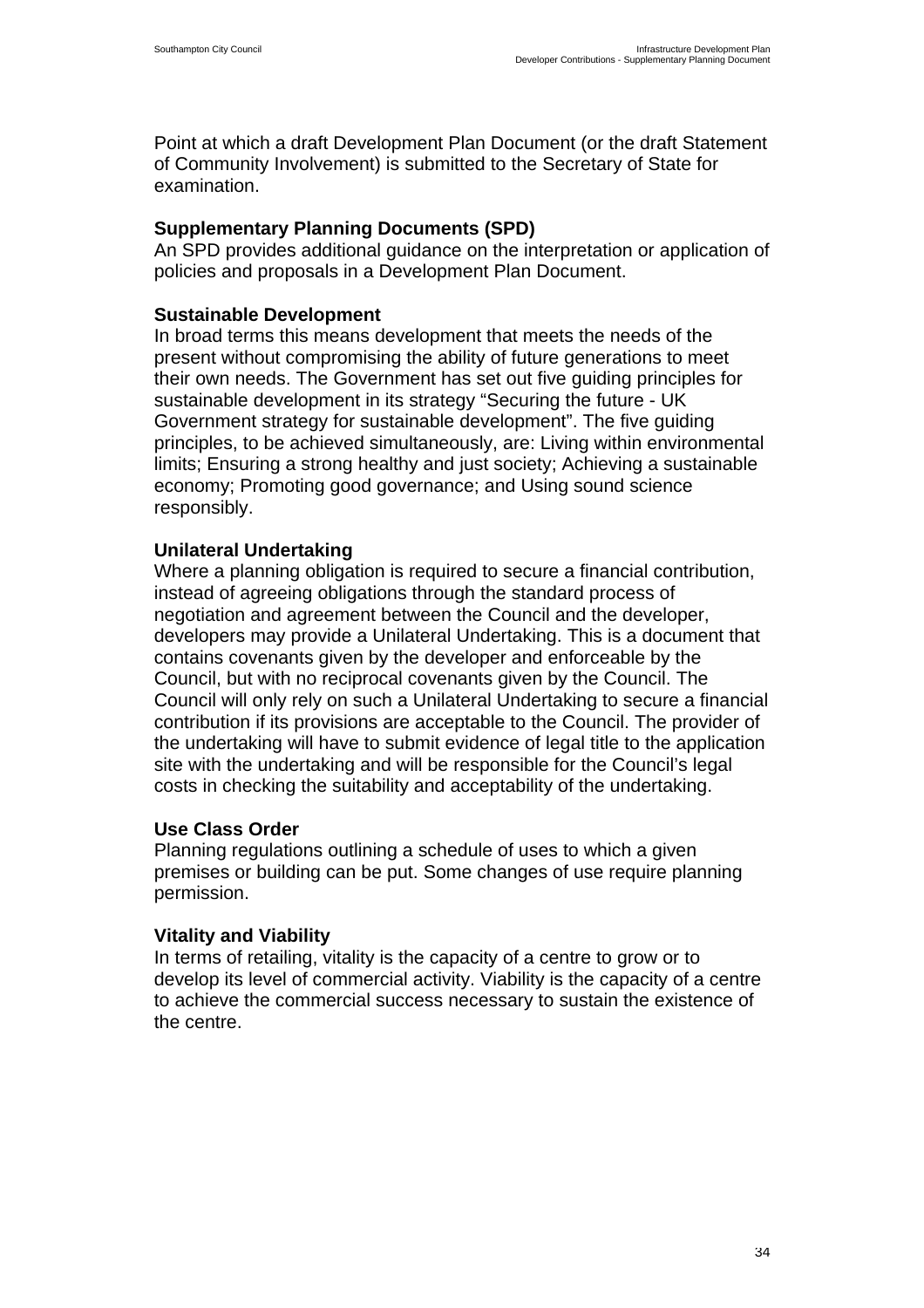**Appendix A**

## Commuted Sum Tables

**A1 Commuted Sum Payment Tables (1-3)**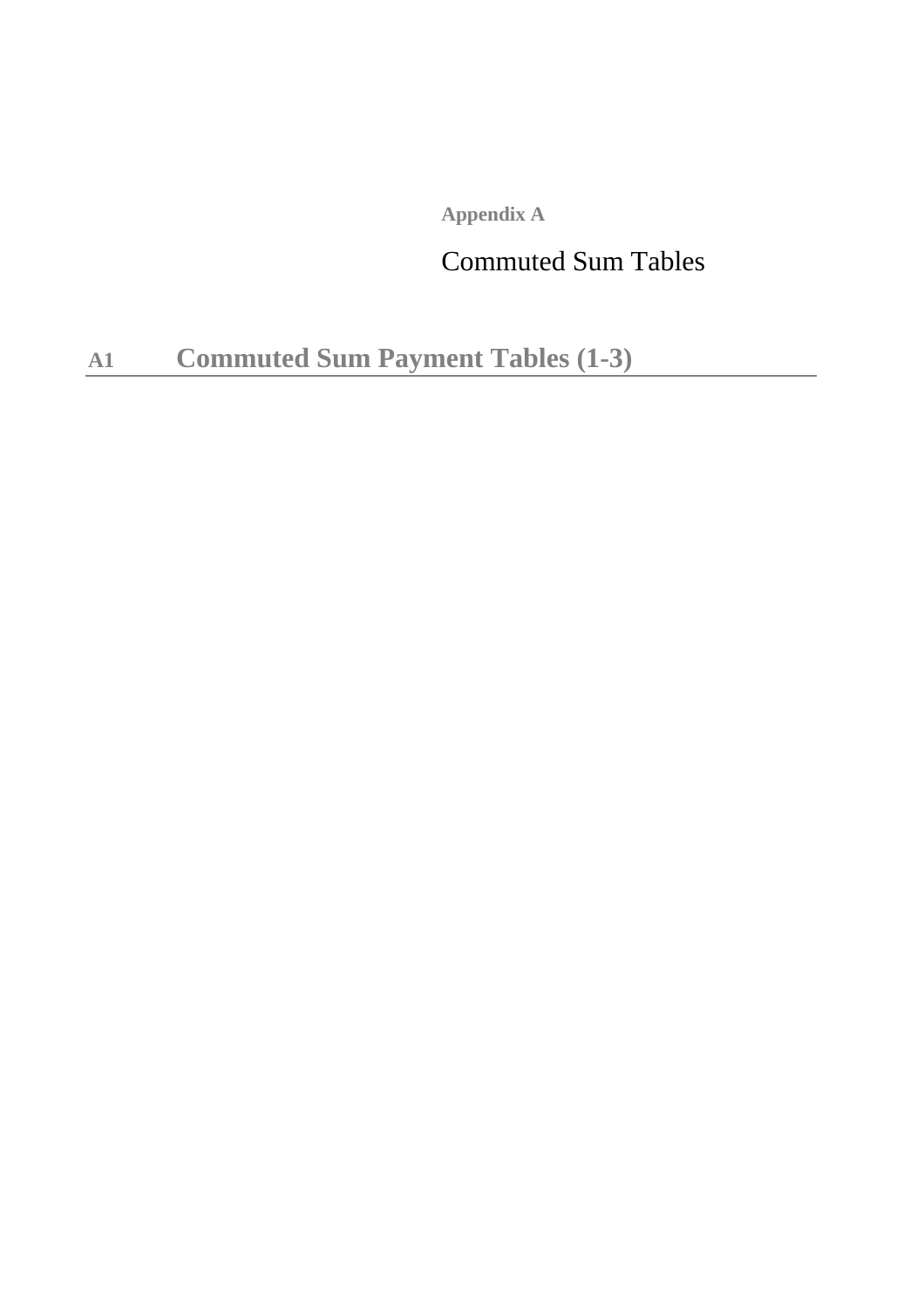|                      | COMMUTED SUMS PAYABLE PER PLOT (£)<br><b>DWELLING TYPE 2007</b> |                                                             |                                                             |                                                  |                                                     |                                                   |                                                         |                                                            |  |  |
|----------------------|-----------------------------------------------------------------|-------------------------------------------------------------|-------------------------------------------------------------|--------------------------------------------------|-----------------------------------------------------|---------------------------------------------------|---------------------------------------------------------|------------------------------------------------------------|--|--|
|                      |                                                                 | <b>FLATS</b>                                                |                                                             |                                                  |                                                     | <b>HOUSES</b>                                     |                                                         |                                                            |  |  |
| <b>WARD</b>          | <b>STUDIO</b><br>To 450 sq<br>ft $(42 sq)$<br>m)<br><b>GIFA</b> | 1 BED<br>To 575 sq ft<br>$(53 \text{ sq m})$<br><b>GIFA</b> | 2 BED<br>To 750 sq ft<br>$(70 \text{ sq m})$<br><b>GIFA</b> | 3 BED<br>Above 750<br>sq ft $(+70$ sq<br>m) GIFA | 1 BED<br>To $600$ sq ft<br>(56 sq m)<br><b>GIFA</b> | 2 BED<br>To 800 sq ft<br>(74 sq m)<br><b>GIFA</b> | 3 BED<br>To 1200 sq ft<br>$(111$ sqm $)$<br><b>GIFA</b> | $4$ BED+<br>Above 1200<br>Sqft (111sq<br>m)<br><b>GIFA</b> |  |  |
| <b>BARGATE</b>       | 35,000                                                          | 46,000                                                      | 57,000                                                      | 85,000                                           | 52,000                                              | 71,000                                            | 92,000                                                  | 120,000                                                    |  |  |
| <b>BASSETT</b>       | 35,000                                                          | 46,000                                                      | 59,000                                                      | 76,000                                           | 49,000                                              | 71,000                                            | 93,000                                                  | 116,000                                                    |  |  |
| <b>BEVOIS</b>        | 42,000                                                          | 51,000                                                      | 63,000                                                      | 76,000                                           | 52,000                                              | 79,000                                            | 93,000                                                  | 121,000                                                    |  |  |
| <b>BITTERNE</b>      | 31,000                                                          | 41,000                                                      | 46,000                                                      | 61,000                                           | 47,000                                              | 64,000                                            | 79,000                                                  | 96,000                                                     |  |  |
| <b>BITTERNE PARK</b> | 31,000                                                          | 41,000                                                      | 46,000                                                      | 61,000                                           | 49,000                                              | 66,000                                            | 82,000                                                  | 99,000                                                     |  |  |
| <b>COXFORD</b>       | 23,000                                                          | 30,000                                                      | 36,000                                                      | 46,000                                           | 38,000                                              | 42,000                                            | 49,000                                                  | 56,000                                                     |  |  |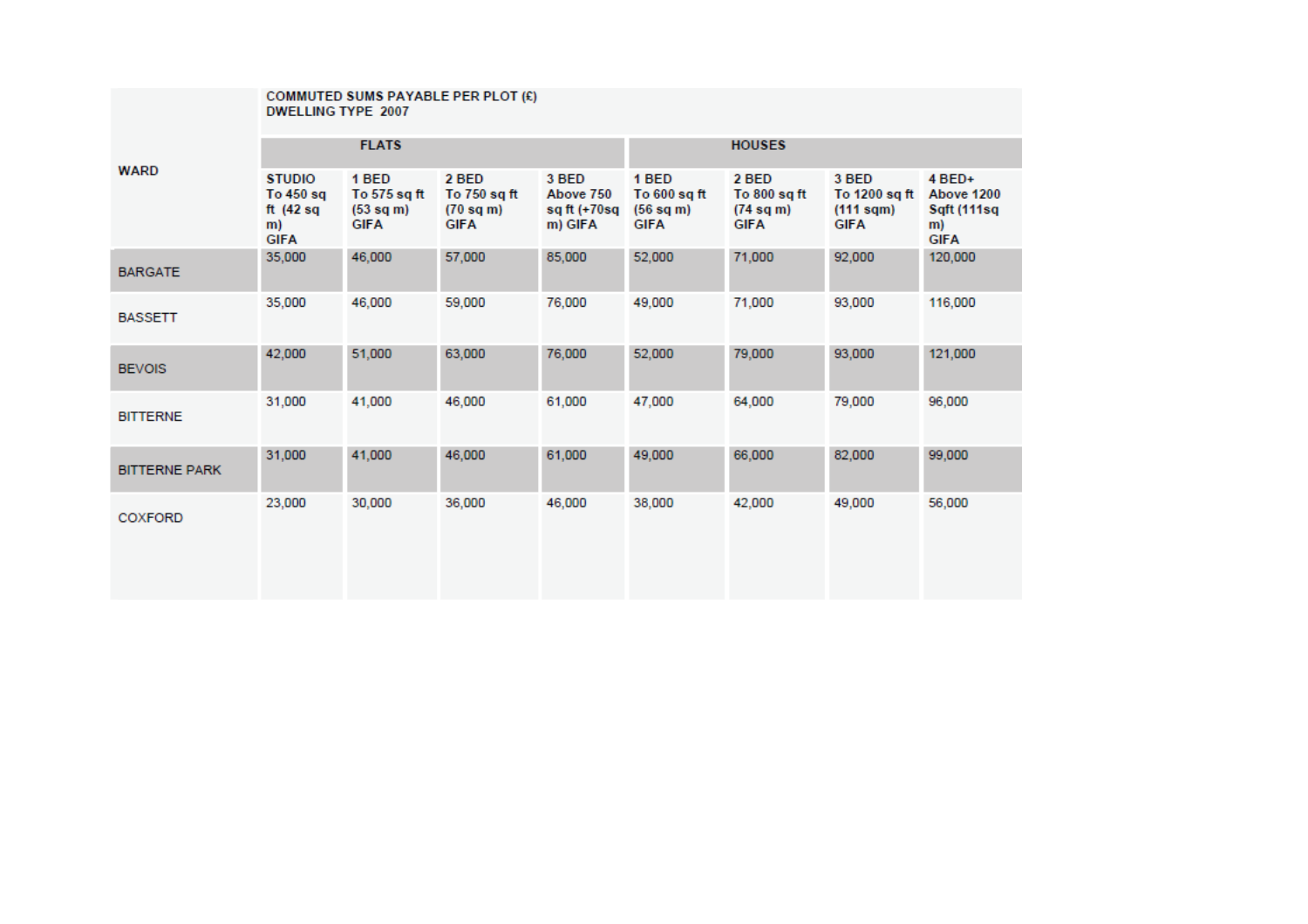|                   |                                                       |                                                   | COMMUTED SUMS PAYABLE PER PLOT (£)<br><b>DWELLING TYPE</b>  |                                                   |                                                   |                                                             |                                                     |                                                               |  |  |  |
|-------------------|-------------------------------------------------------|---------------------------------------------------|-------------------------------------------------------------|---------------------------------------------------|---------------------------------------------------|-------------------------------------------------------------|-----------------------------------------------------|---------------------------------------------------------------|--|--|--|
|                   |                                                       | <b>FLATS</b>                                      |                                                             |                                                   | <b>HOUSES</b>                                     |                                                             |                                                     |                                                               |  |  |  |
| <b>WARD</b>       | <b>STUDIO</b><br>To 450 sq<br>ft $(42 sq)$<br>m) GIFA | 1 BED<br>To 575 sq ft<br>(53 sq m)<br><b>GIFA</b> | 2 BED<br>To 750 sq ft<br>$(70 \text{ sq m})$<br><b>GIFA</b> | 3 BED<br>Above 750<br>sq ft $(+70$ sq<br>m ) GIFA | 1 BED<br>To 600 sq ft<br>(56 sq m)<br><b>GIFA</b> | 2 BED<br>To 800 sq ft<br>$(74 \text{ sq m})$<br><b>GIFA</b> | 3 BED<br>To 1200 sq ft<br>(111 sq m)<br><b>GIFA</b> | 4 BED+<br>Above 1200sq<br>ft $($ >111 sq m $)$<br><b>GIFA</b> |  |  |  |
| <b>FREEMANTLE</b> | 28,000                                                | 37,000                                            | 43,000                                                      | 47,000                                            | 45,000                                            | 49,000                                                      | 56,000                                              | 76,000                                                        |  |  |  |
| <b>HAREFIELD</b>  | 25,000                                                | 34,000                                            | 40,000                                                      | 44,000                                            | 46,000                                            | 49,000                                                      | 56,000                                              | 62,000                                                        |  |  |  |
| <b>MILLBROOK</b>  | 21,000                                                | 28,000                                            | 37,000                                                      | 41,000                                            | 38,000                                            | 42,000                                                      | 49,000                                              | 59,000                                                        |  |  |  |
| <b>PEARTREE</b>   | 30,000                                                | 39,000                                            | 49,000                                                      | 57,000                                            | 46,000                                            | 52,000                                                      | 69,000                                              | 86,000                                                        |  |  |  |
| <b>PORTSWOOD</b>  | 27,000                                                | 36,000                                            | 46,000                                                      | 57,000                                            | 46,000                                            | 52,000                                                      | 69,000                                              | 86,000                                                        |  |  |  |